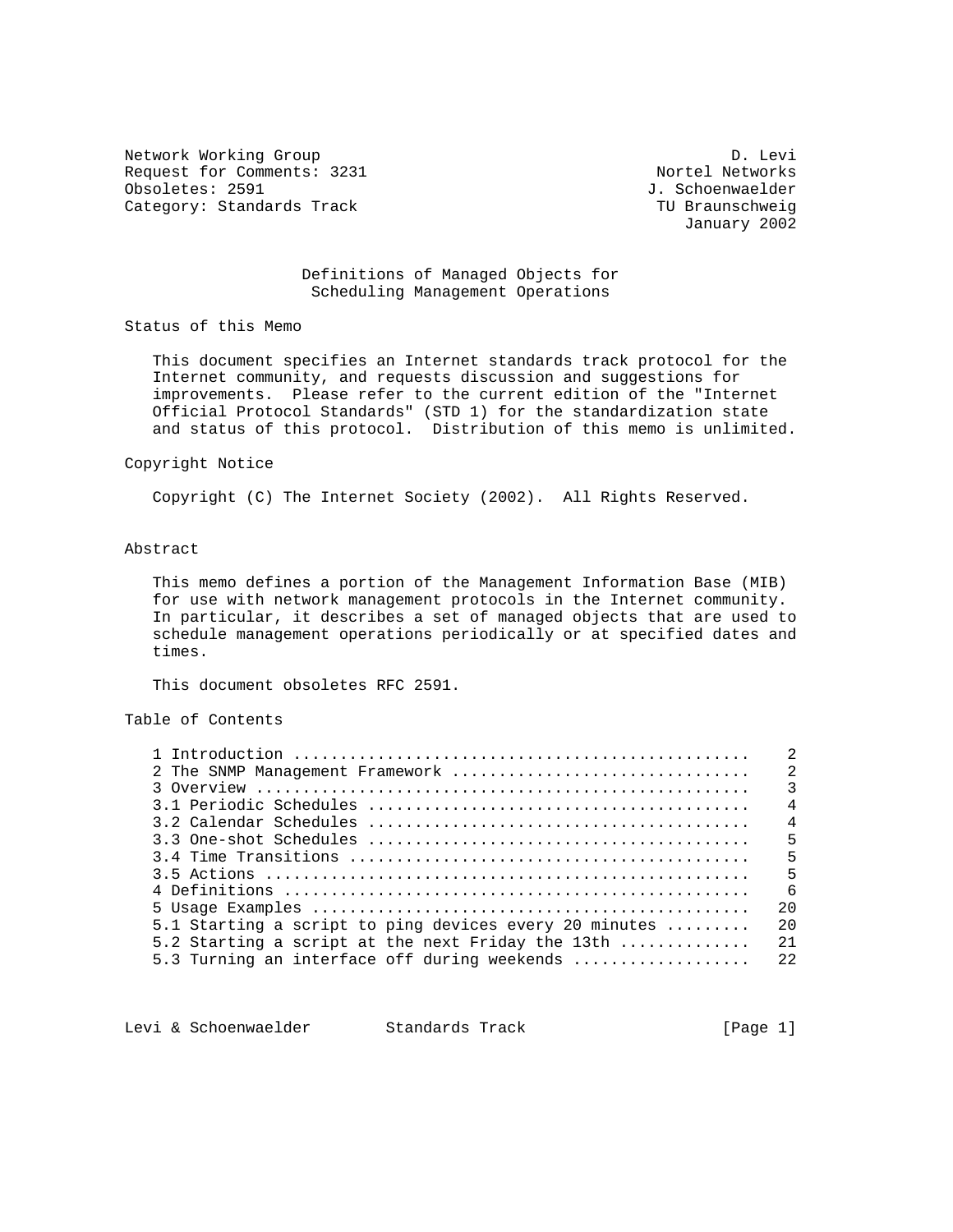#### 1. Introduction

 This memo defines a portion of the Management Information Base (MIB) for use with network management protocols in the Internet community. In particular, it describes a set of managed objects that are used to schedule management operations periodically or at specified dates and times.

 The key words "MUST", "MUST NOT", "REQUIRED", "SHALL", "SHALL NOT", "SHOULD", "SHOULD NOT", "RECOMMENDED", "MAY", and "OPTIONAL" in this document are to be interpreted as described in RFC 2119 [RFC2119].

2. The SNMP Management Framework

 The SNMP Management Framework presently consists of five major components:

- o An overall architecture, described in RFC 2571 [RFC2571].
- o Mechanisms for describing and naming objects and events for the purpose of management. The first version of this Structure of Management Information (SMI) is called SMIv1 and described in STD 16, RFC 1155 [RFC1155], STD 16, RFC 1212 [RFC1212] and RFC 1215 [RFC1215]. The second version, called SMIv2, is described in STD 58, RFC 2578 [RFC2578], STD 58, RFC 2579 [RFC2579] and STD 58, RFC 2580 [RFC2580].
- o Message protocols for transferring management information. The first version of the SNMP message protocol is called SNMPv1 and described in STD 15, RFC 1157 [RFC1157]. A second version of the SNMP message protocol, which is not an Internet standards track protocol, is called SNMPv2c and described in RFC 1901 [RFC1901] and RFC 1906 [RFC1906]. The third version of the message protocol is called SNMPv3 and described in RFC 1906 [RFC1906], RFC 2572 [RFC2572] and RFC 2574 [RFC2574].

Levi & Schoenwaelder Standards Track [Page 2]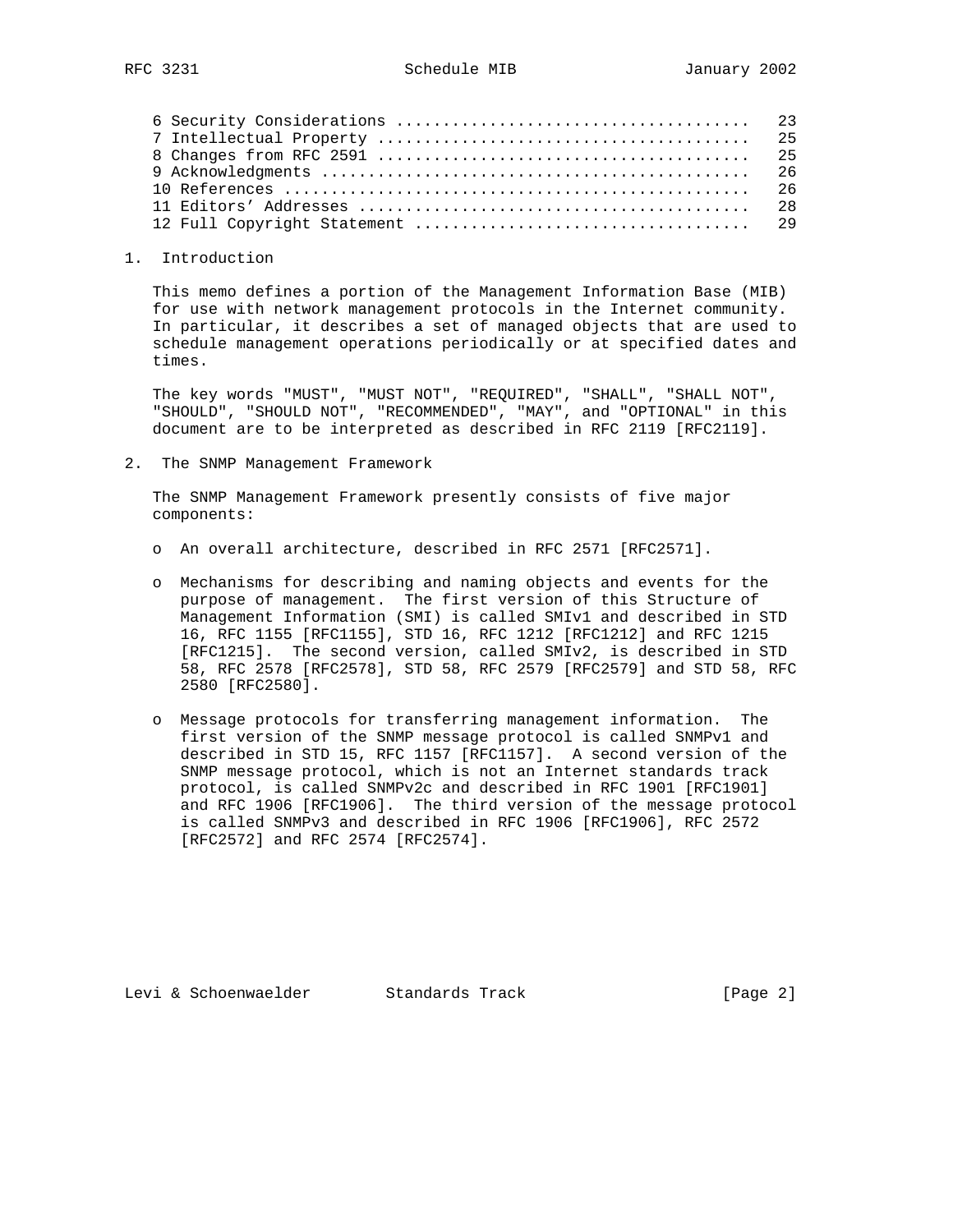- o Protocol operations for accessing management information. The first set of protocol operations and associated PDU formats is described in STD 15, RFC 1157 [RFC1157]. A second set of protocol operations and associated PDU formats is described in RFC 1905 [RFC1905].
- o A set of fundamental applications described in RFC 2573 [RFC2573] and the view-based access control mechanism described in RFC 2575 [RFC2575].

 A more detailed introduction to the current SNMP Management Framework can be found in RFC 2570 [RFC2570].

 Managed objects are accessed via a virtual information store, termed the Management Information Base or MIB. Objects in the MIB are defined using the mechanisms defined in the SMI.

 This memo specifies a MIB module that is compliant to the SMIv2. A MIB conforming to the SMIv1 can be produced through the appropriate translations. The resulting translated MIB must be semantically equivalent, except where objects or events are omitted because no translation is possible (use of Counter64). Some machine readable information in SMIv2 will be converted into textual descriptions in SMIv1 during the translation process. However, this loss of machine readable information is not considered to change the semantics of the MIB.

3. Overview

 The MIB defined in this memo provides the scheduling of actions periodically or at specified dates and times. The actions can be used to realize on-duty / off-duty schedules or to trigger management functions in a distributed management application.

 Schedules can be enabled or disabled by modifying a control object. This allows for pre-configured schedules which are activated or deactivated by some other management functions.

 The term 'scheduler' is used throughout this memo to refer to the entity which implements the scheduling MIB and which invokes the actions at the specified points in time.

Levi & Schoenwaelder Standards Track [Page 3]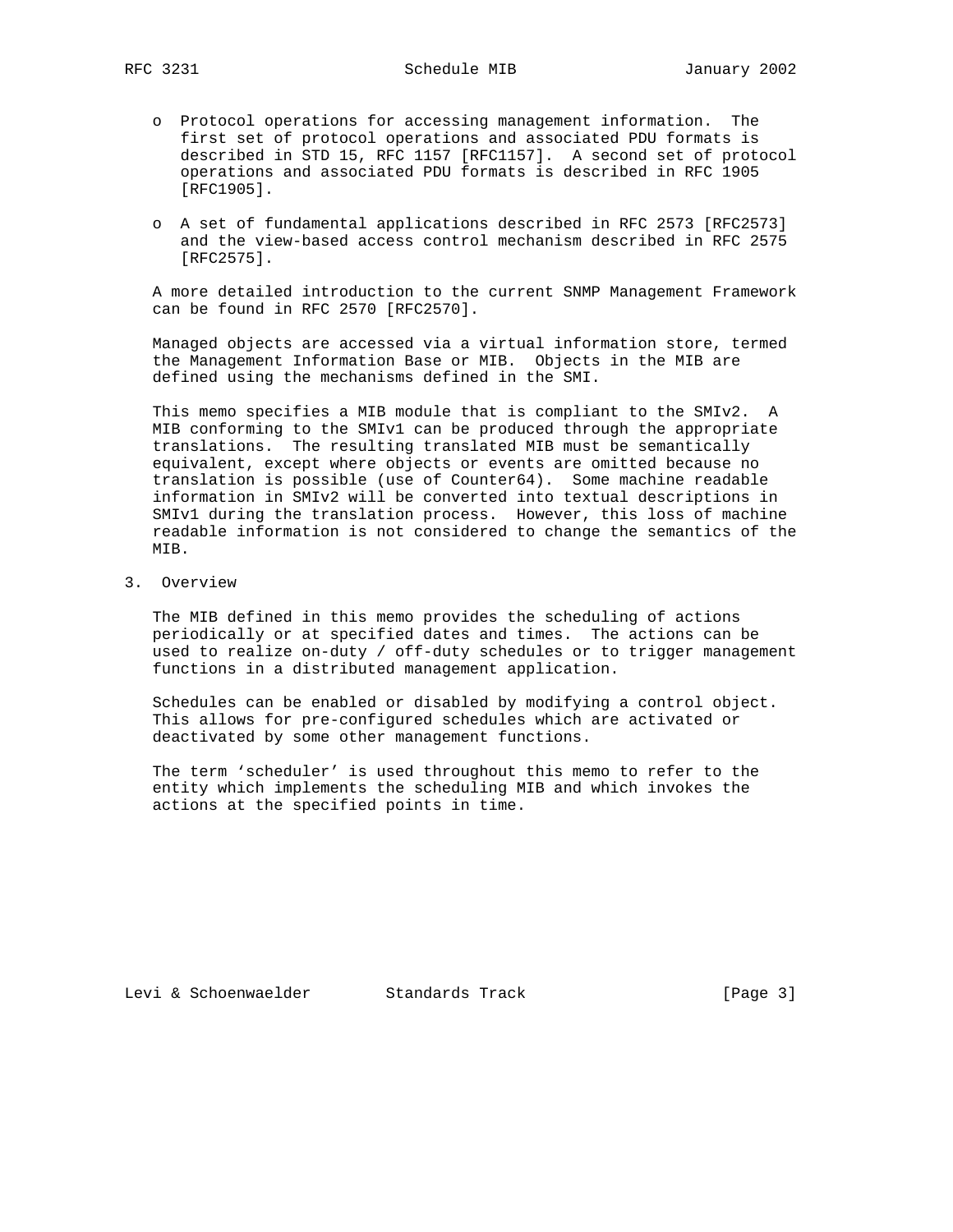## 3.1. Periodic Schedules

 Periodic schedules are based on fixed time periods between the initiation of scheduled actions. Periodic schedules are defined by specifying the number of seconds between two initiations. The time needed to complete the action is usually not known by the scheduler and does therefore not influence the next scheduling point.

 Implementations must guarantee that action invocations will not occur before their next scheduled time. However, implementations may be forced to delay invocations in the face of local constraints (e.g., a heavy load on higher-priority tasks). An accumulation of such delays would result in a drift of the scheduling interval with respect to time, and should be avoided.

 Scheduled actions collecting statistical data should retrieve time stamps from the data source and not rely on the accuracy of the periodic scheduler in order to obtain accurate statistics.

#### 3.2. Calendar Schedules

 Calendar schedules trigger scheduled actions at specified days of the week and days of the month. Calendar schedules are therefore aware of the notion of months, days, weekdays, hours and minutes.

 It is possible to specify multiple values for each calendar item. This provides a mechanism for defining complex schedules. For example, a schedule could be defined which triggers an action every 15 minutes on a given weekday.

 Months, days and weekdays are specified using the objects schedMonth, schedDay and schedWeekDay of type BITS. Setting multiple bits to one in these objects causes an OR operation. For example, setting the bits monday(1) and friday(5) in schedWeekDay restricts the schedule to Mondays and Fridays.

 The bit fields for schedMonth, schedDay and schedWeekDay are combined using an AND operation. For example, setting the bits june(5) and  $july(6)$  in schedMonth and combining it with the bits monday(1) and friday(5) set in schedWeekDay will result in a schedule which is restricted to every Monday and Friday in the months June and July. Wildcarding of calendar items is achieved by setting all bits to one.

 It is possible to define calendar schedules that will never trigger an action. For example, one can define a calendar schedule which should trigger an action on February 31st. Schedules like this will simply be ignored by the scheduler.

Levi & Schoenwaelder Standards Track [Page 4]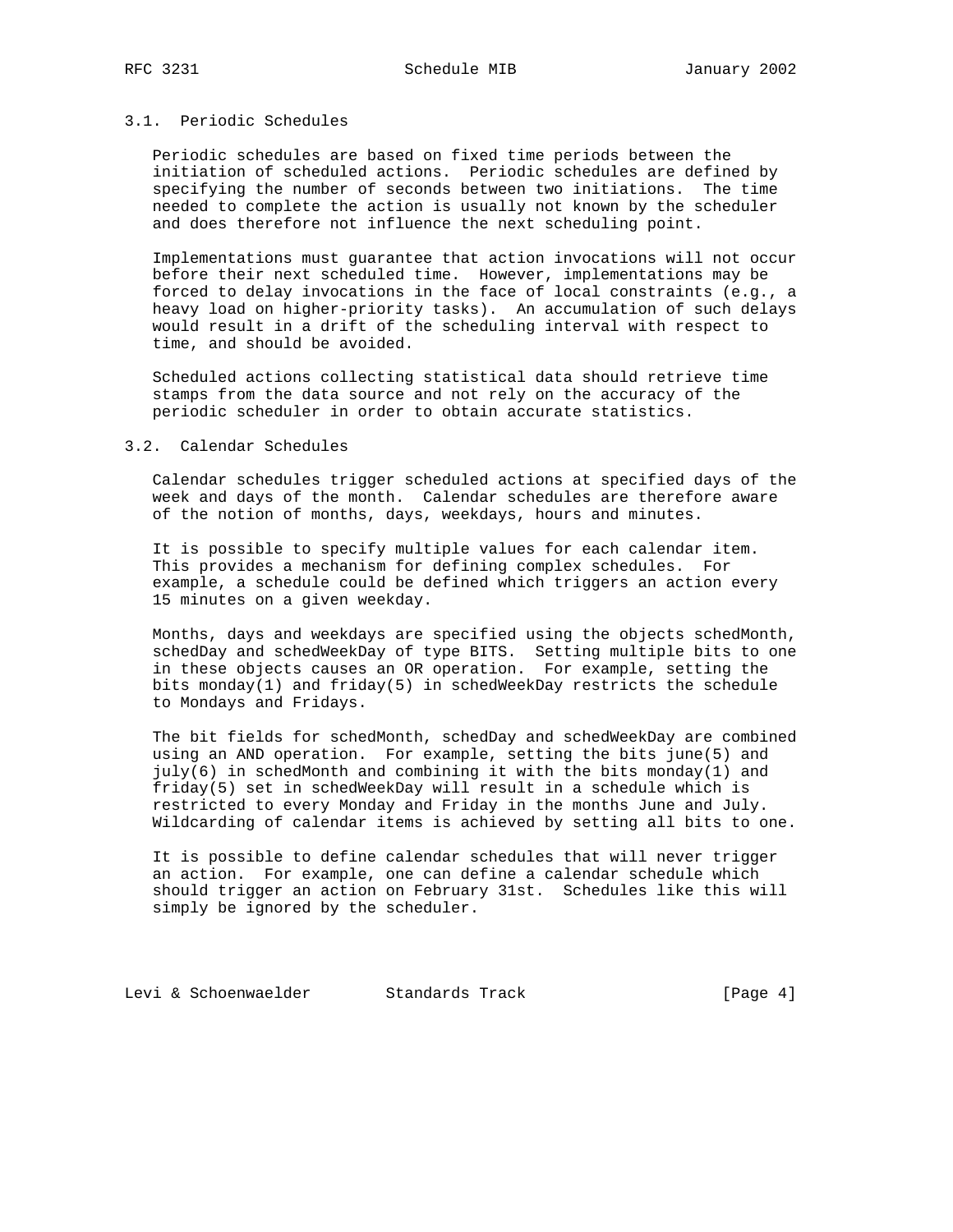Finally, calendar schedules are always expressed in local time. A scalar, schedLocalTime, is provided so that a manager can retrieve the notion of local time and the offset to GMT time.

3.3. One-shot Schedules

 One-shot Schedules are similar to calendar schedules. The difference between a calendar schedule and a one-shot schedule is that a one shot schedule will automatically disable itself once an action has been invoked.

# 3.4. Time Transitions

 A time transition occurs when the Schedule MIB's notion of time (as reported by schedLocalTime) is changed so that time continuity is lost. Time transitions may be caused by daylight savings times or administrative changes of the system's notion of time.

There are two possible situations when a time transition occurs.

 First, time may be set backwards, in which case particular times will appear to occur twice. These are called 'ambiguous times'. Second, time may be set forwards, in which case particular times will not occur. These are called 'nonexistent times'.

 When an action is configured in the Schedule MIB to occur at an ambiguous time, the action will be invoked at all occurrences of the ambiguous time. For example, if an action is scheduled to occur at 2:10 am, and a time transition occurs at 3:00 am which sets the clock back to 2:00 am, the action will be invoked twice.

 When an action is configured in the Schedule MIB to occur at a nonexistent time, the action will not be invoked at all. For example, if an action is scheduled to occur at 2:10 am, and a time transition occurs at 2:00 am which sets the clock to 3:00 am, the action will not be invoked.

# 3.5. Actions

 Scheduled actions are modeled by SNMP set operations on local MIB variables. Scheduled actions described in this MIB are further restricted to objects of type INTEGER. This restriction does not limit the usefulness of the MIB. Simple schedules such as on-duty / off-duty schedules for resources that have a status MIB object (e.g. ifAdminStatus) are possible.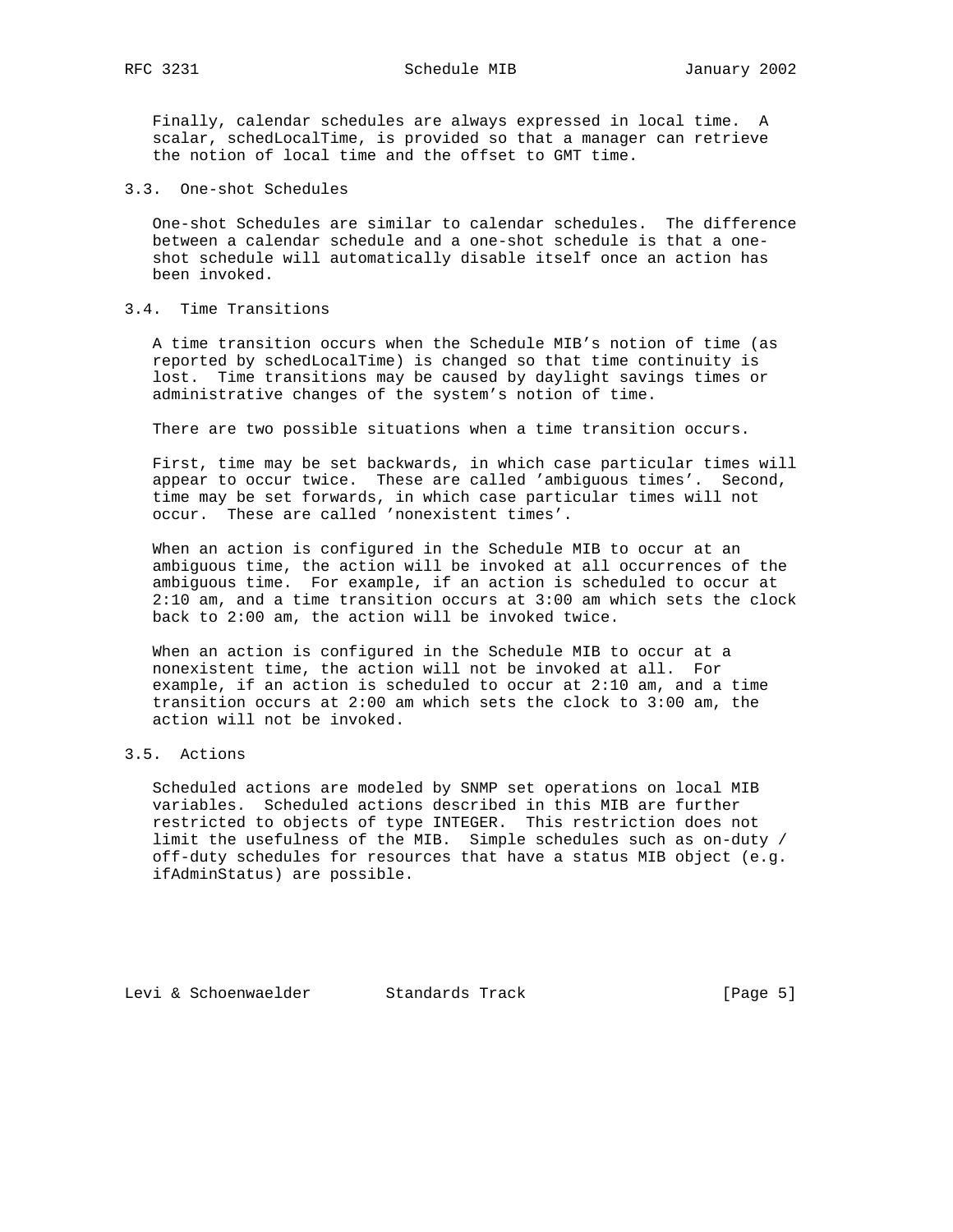# RFC 3231 Schedule MIB January 2002

 More complex actions can be realized by triggering a management script which is responsible for performing complex state transitions. A management script can also be used to perform SNMP set operations on remote SNMP engines.

# 4. Definitions

DISMAN-SCHEDULE-MIB DEFINITIONS ::= BEGIN

 IMPORTS MODULE-IDENTITY, OBJECT-TYPE, NOTIFICATION-TYPE, Integer32, Unsigned32, Counter32, mib-2, zeroDotZero FROM SNMPv2-SMI TEXTUAL-CONVENTION, DateAndTime, RowStatus, StorageType, VariablePointer FROM SNMPv2-TC MODULE-COMPLIANCE, OBJECT-GROUP, NOTIFICATION-GROUP FROM SNMPv2-CONF SnmpAdminString FROM SNMP-FRAMEWORK-MIB; schedMIB MODULE-IDENTITY LAST-UPDATED "200201070000Z" ORGANIZATION "IETF Distributed Management Working Group" CONTACT-INFO "WG EMail: disman@dorothy.bmc.com Subscribe: disman-request@dorothy.bmc.com Chair: Randy Presuhn BMC Software, Inc. Postal: Office 1-3141 2141 North First Street San Jose, California 95131 USA

 EMail: rpresuhn@bmc.com Phone: +1 408 546-1006

| Editor:          | David B. Levi<br>Nortel Networks                                        |
|------------------|-------------------------------------------------------------------------|
| Postal:          | 4401 Great America Parkway<br>Santa Clara, CA 95052-8185<br><b>TISA</b> |
| EMail:<br>Phone: | dlevi@nortelnetworks.com<br>$+1$ 865 686 0432                           |

Levi & Schoenwaelder Standards Track (Page 6)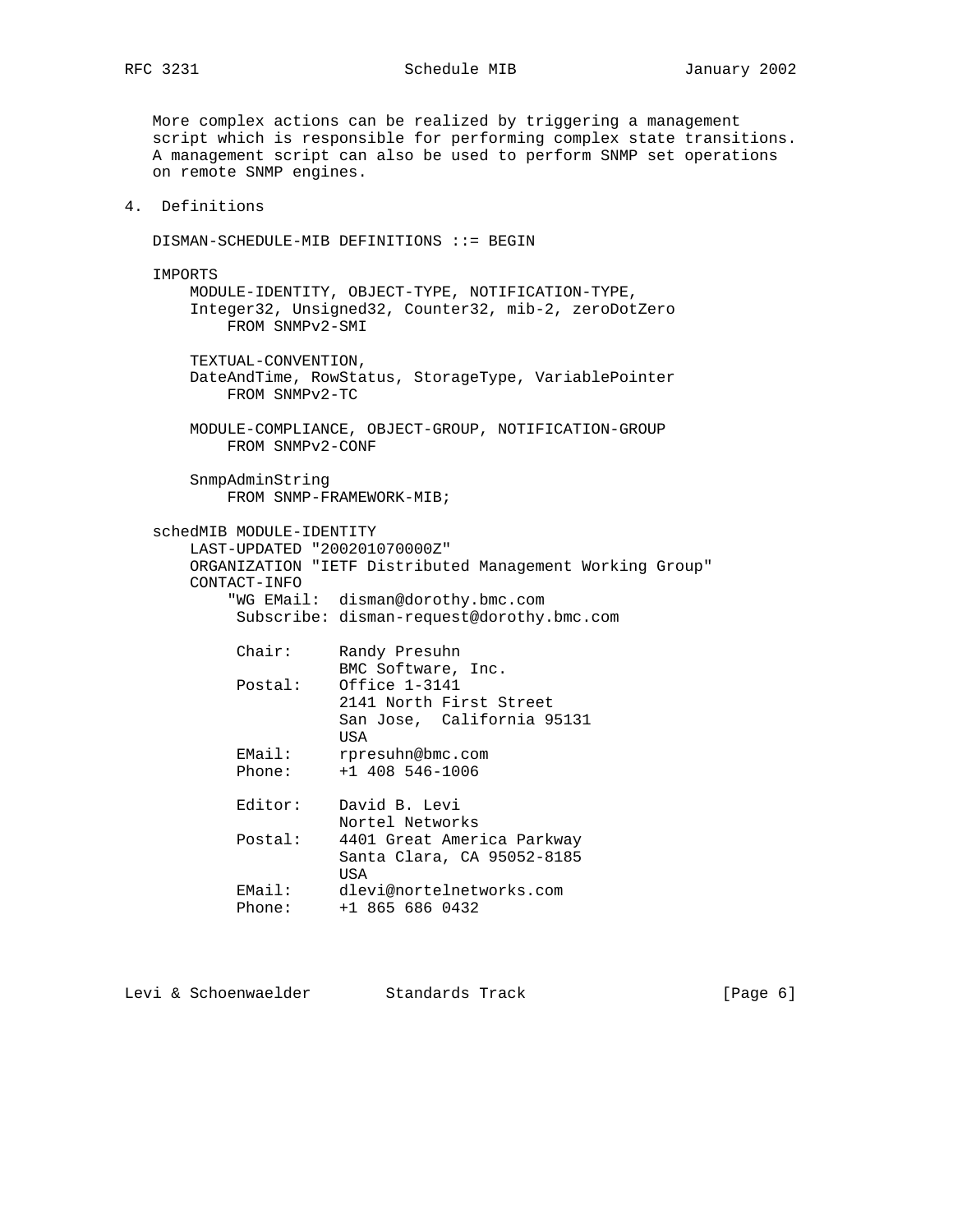```
 Editor: Juergen Schoenwaelder
                      TU Braunschweig
           Postal: Bueltenweg 74/75
                       38106 Braunschweig
                      Germany
 EMail: schoenw@ibr.cs.tu-bs.de
 Phone: +49 531 391-3283"
       DESCRIPTION
           "This MIB module defines a MIB which provides mechanisms to
           schedule SNMP set operations periodically or at specific
           points in time."
       REVISION "200201070000Z"
       DESCRIPTION
           "Revised version, published as RFC 3231.
            This revision introduces a new object type called
            schedTriggers. Created new conformance and compliance
            statements that take care of the new schedTriggers object.
            Several clarifications have been added to remove ambiguities
            that were discovered and reported by implementors."
       REVISION "199811171800Z"
       DESCRIPTION
           "Initial version, published as RFC 2591."
      ::= { mib-2 63 }
- -- The various groups defined within this MIB definition:
  - -schedObjects OBJECT IDENTIFIER ::= { schedMIB 1 }
  schedNotifications OBJECT IDENTIFIER ::= { schedMIB 2 }
  schedConformance OBJECT IDENTIFIER ::= \{ schedMIB 3 \} --
   -- Textual Conventions:
 --
   SnmpPduErrorStatus ::= TEXTUAL-CONVENTION
       STATUS current
       DESCRIPTION
           "This TC enumerates the SNMPv1 and SNMPv2 PDU error status
            codes as defined in RFC 1157 and RFC 1905. It also adds a
            pseudo error status code 'noResponse' which indicates a
           timeout condition."
       SYNTAX INTEGER {
                       noResponse(-1),
                       noError(0),
```
Levi & Schoenwaelder Standards Track [Page 7]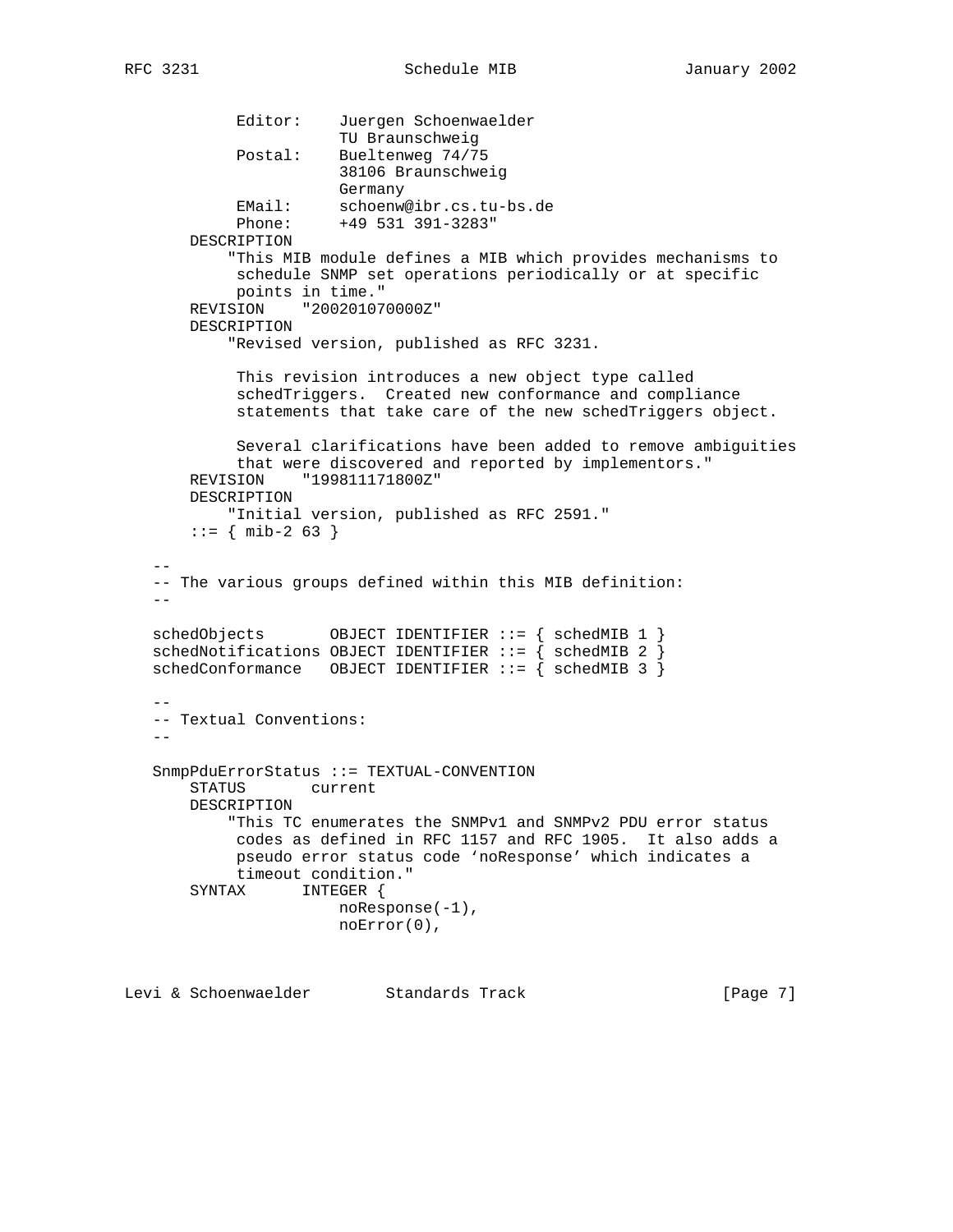```
 tooBig(1),
                       noSuchName(2),
                       badValue(3),
                       readOnly(4),
                       genErr(5),
                       noAccess(6),
                       wrongType(7),
                       wrongLength(8),
                       wrongEncoding(9),
                       wrongValue(10),
                       noCreation(11),
                       inconsistentValue(12),
                       resourceUnavailable(13),
                       commitFailed(14),
                       undoFailed(15),
                       authorizationError(16),
                       notWritable(17),
                  inconsistentName(18)<br>}
 }
- -- Some scalars which provide information about the local time zone.
  - schedLocalTime OBJECT-TYPE
       SYNTAX DateAndTime (SIZE (11))
       MAX-ACCESS read-only
       STATUS current
       DESCRIPTION
            "The local time used by the scheduler. Schedules which
            refer to calendar time will use the local time indicated
            by this object. An implementation MUST return all 11 bytes
            of the DateAndTime textual-convention so that a manager
            may retrieve the offset from GMT time."
       ::= { schedObjects 1 }
   --
   -- The schedule table which controls the scheduler.
- schedTable OBJECT-TYPE
       SYNTAX SEQUENCE OF SchedEntry
       MAX-ACCESS not-accessible
       STATUS current
       DESCRIPTION
            "This table defines scheduled actions triggered by
            SNMP set operations."
       ::= { schedObjects 2 }
```
Levi & Schoenwaelder Standards Track [Page 8]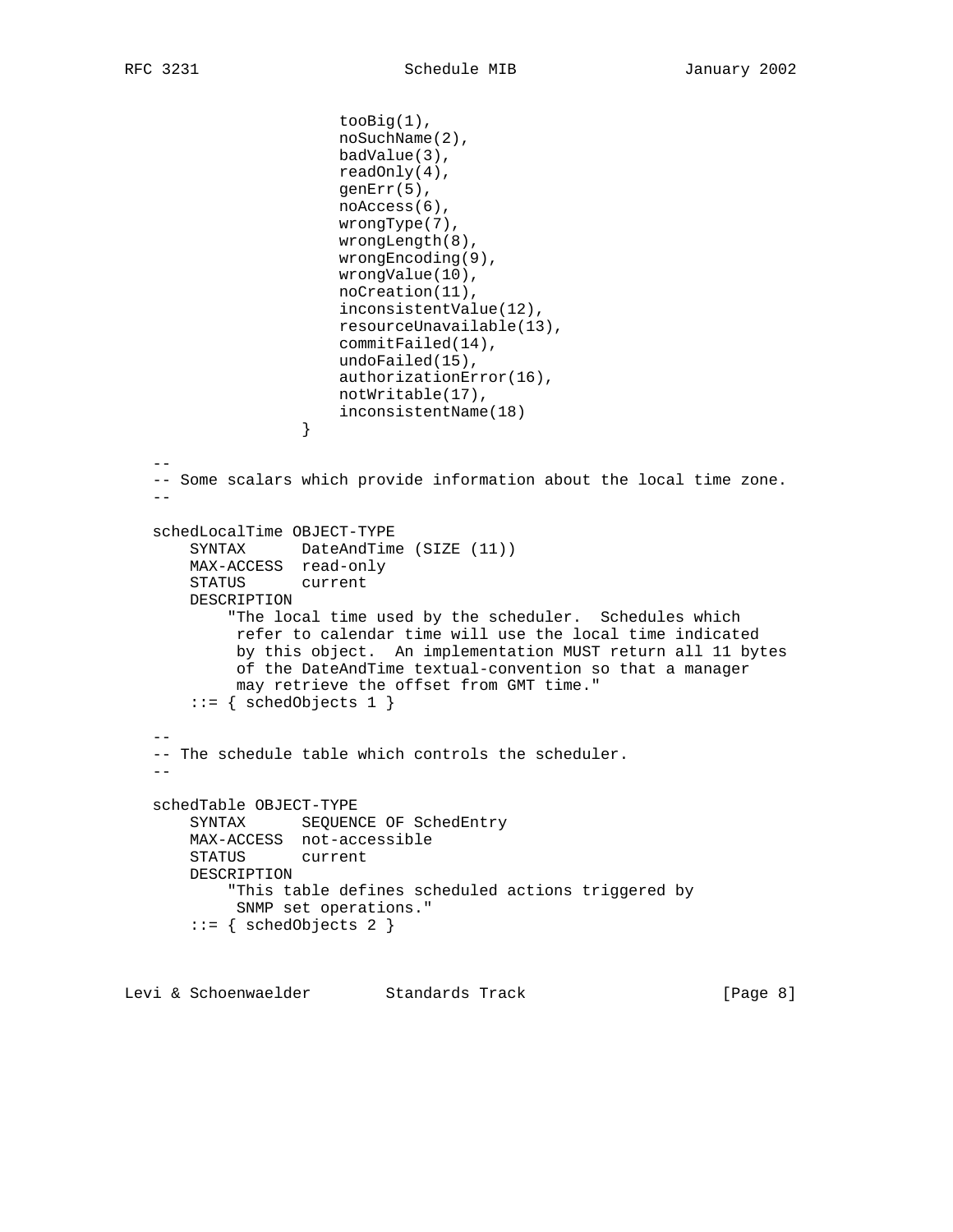```
 schedEntry OBJECT-TYPE
      SYNTAX SchedEntry
      MAX-ACCESS not-accessible
      STATUS current
      DESCRIPTION
          "An entry describing a particular scheduled action.
          Unless noted otherwise, writable objects of this row
           can be modified independent of the current value of
           schedRowStatus, schedAdminStatus and schedOperStatus.
           In particular, it is legal to modify schedInterval
           and the objects in the schedCalendarGroup when
           schedRowStatus is active and schedAdminStatus and
           schedOperStatus are both enabled."
       INDEX { schedOwner, schedName }
      ::= { schedTable 1 }
   SchedEntry ::= SEQUENCE {
schedOwner SnmpAdminString,
schedName SnmpAdminString,
schedDescr SnmpAdminString,
schedInterval Unsigned32,
schedWeekDay BITS,
schedMonth BITS,
schedDay BITS,
schedHour BITS,
schedMinute BITS,
 schedContextName SnmpAdminString,
 schedVariable VariablePointer,
schedValue Integer32,
schedType INTEGER,
 schedAdminStatus INTEGER,
 schedOperStatus INTEGER,
schedFailures Counter32,
 schedLastFailure SnmpPduErrorStatus,
 schedLastFailed DateAndTime,
 schedStorageType StorageType,
schedRowStatus RowStatus,
 schedTriggers Counter32
   }
   schedOwner OBJECT-TYPE
     SYNTAX SnmpAdminString (SIZE(0..32))
      MAX-ACCESS not-accessible
      STATUS current
      DESCRIPTION
          "The owner of this scheduling entry. The exact semantics of
          this string are subject to the security policy defined by
Levi & Schoenwaelder Standards Track [Page 9]
```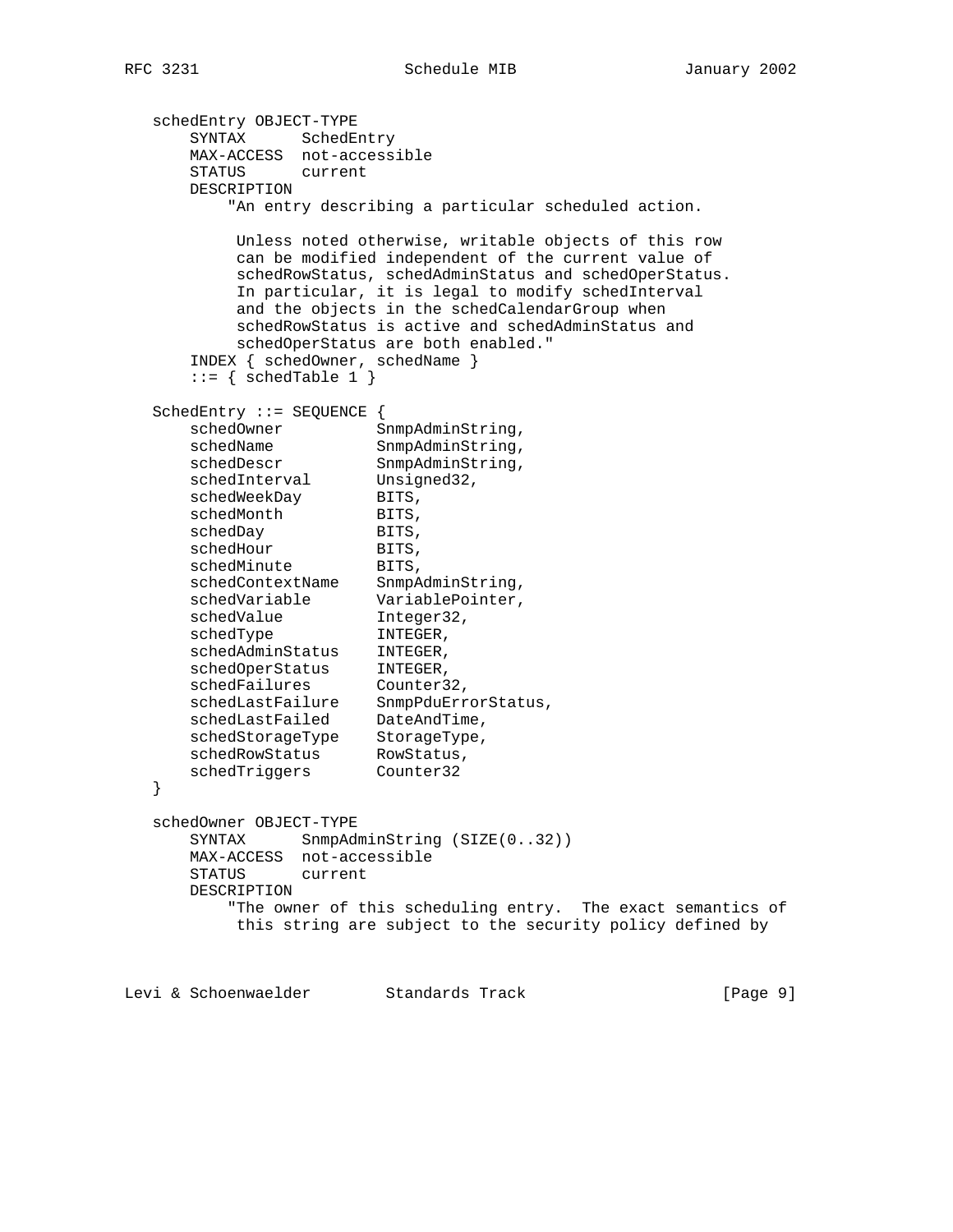the security administrator."  $::=$  { schedEntry 1 } schedName OBJECT-TYPE SYNTAX SnmpAdminString (SIZE(1..32)) MAX-ACCESS not-accessible STATUS current DESCRIPTION "The locally-unique, administratively assigned name for this scheduling entry. This object allows a schedOwner to have multiple entries in the schedTable."  $::=$  { schedEntry 2 } schedDescr OBJECT-TYPE SYNTAX SnmpAdminString MAX-ACCESS read-create STATUS current DESCRIPTION "The human readable description of the purpose of this scheduling entry." DEFVAL { "" }  $::=$  { schedEntry 3 } schedInterval OBJECT-TYPE SYNTAX Unsigned32 UNITS "seconds" MAX-ACCESS read-create STATUS current DESCRIPTION "The number of seconds between two action invocations of a periodic scheduler. Implementations must guarantee that action invocations will not occur before at least schedInterval seconds have passed. The scheduler must ignore all periodic schedules that have a schedInterval value of 0. A periodic schedule with a scheduling interval of 0 seconds will therefore never invoke an action. Implementations may be forced to delay invocations in the face of local constraints. A scheduled management function should therefore not rely on the accuracy provided by the scheduler implementation. Note that implementations which maintain a list of pending activations must re-calculate them when this object is changed." DEFVAL { 0 }

Levi & Schoenwaelder Standards Track [Page 10]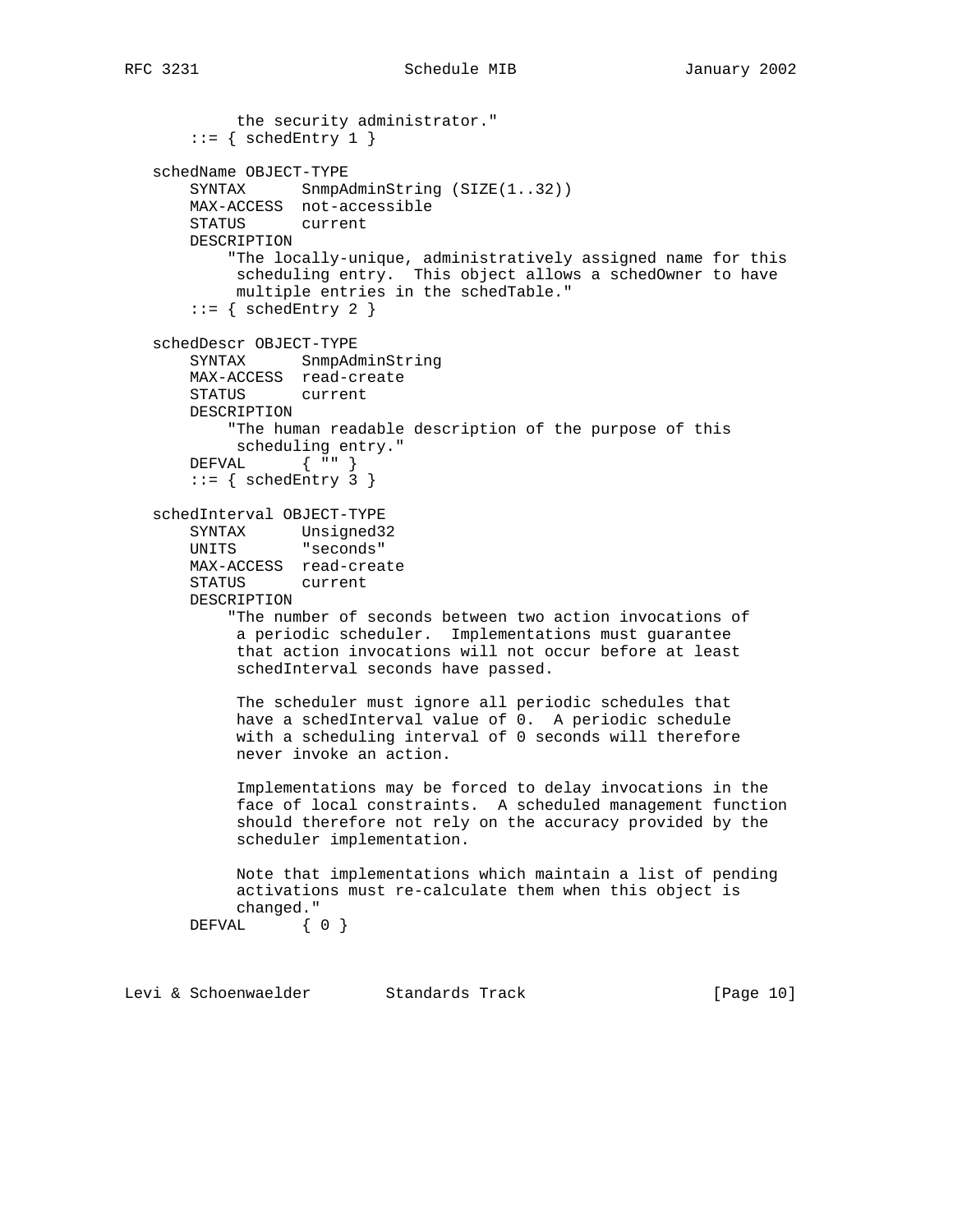```
::= { schedEntry 4 }
   schedWeekDay OBJECT-TYPE
       SYNTAX BITS {
                      sunday(0),
                       monday(1),
                       tuesday(2),
                       wednesday(3),
                       thursday(4),
                       friday(5),
                  saturday(6)<br>}
 }
       MAX-ACCESS read-create
       STATUS current
       DESCRIPTION
           "The set of weekdays on which the scheduled action should
            take place. Setting multiple bits will include several
            weekdays in the set of possible weekdays for this schedule.
            Setting all bits will cause the scheduler to ignore the
            weekday.
            Note that implementations which maintain a list of pending
            activations must re-calculate them when this object is
            changed."
      DEFVAL \{\}\}::= { schedEntry 5 }
   schedMonth OBJECT-TYPE
       SYNTAX BITS {
                       january(0),
                       february(1),
                       march(2),
                       april(3),
                      may(4),
                       june(5),
                       july(6),
                       august(7),
                       september(8),
                       october(9),
                       november(10),
                  december(11)<br>}
 }
       MAX-ACCESS read-create
       STATUS current
       DESCRIPTION
           "The set of months during which the scheduled action should
            take place. Setting multiple bits will include several
            months in the set of possible months for this schedule.
```
Levi & Schoenwaelder Standards Track [Page 11]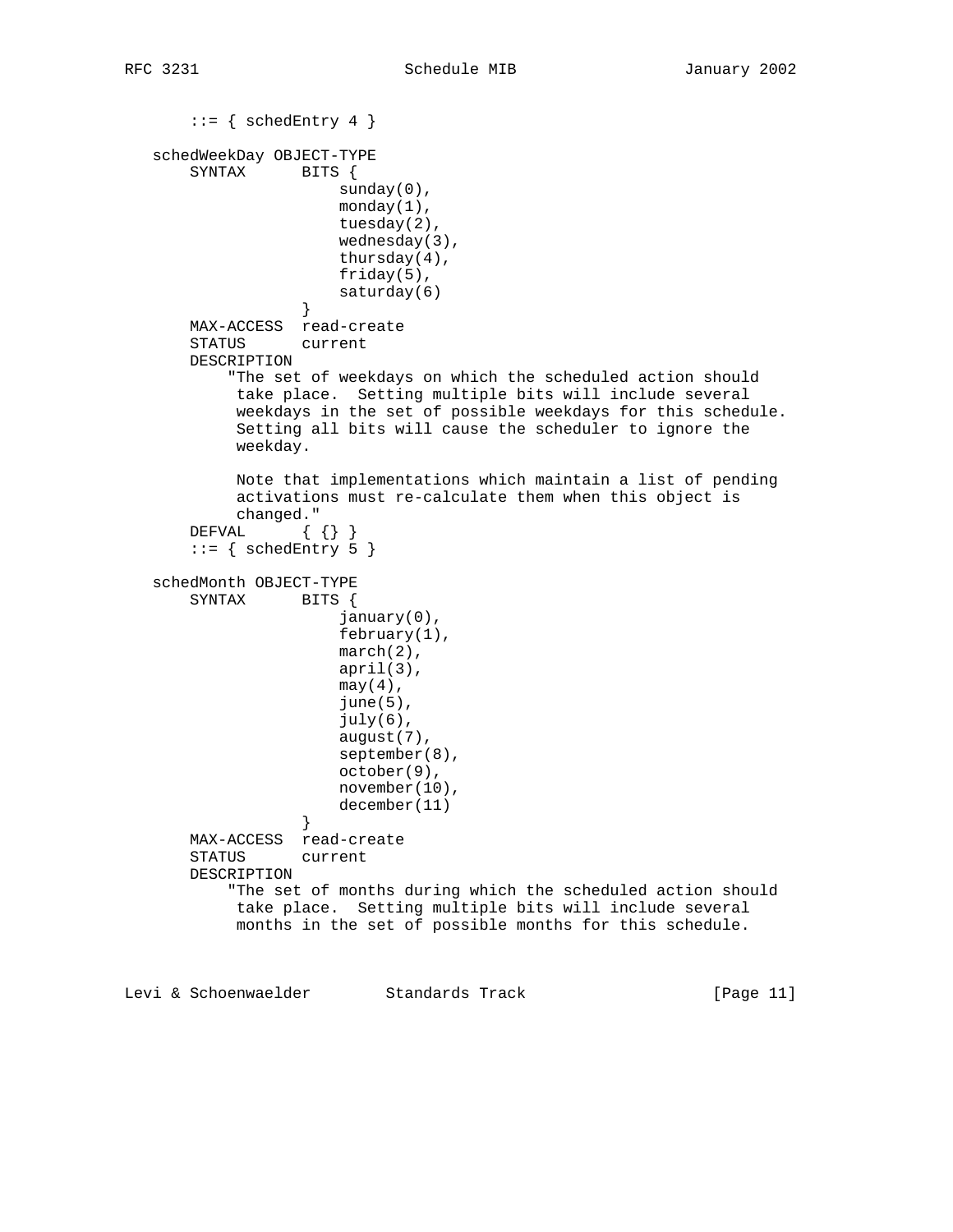#### RFC 3231 Schedule MIB 3231

 Setting all bits will cause the scheduler to ignore the month. Note that implementations which maintain a list of pending activations must re-calculate them when this object is changed." DEFVAL { { } }  $::=$  { schedEntry 6 } schedDay OBJECT-TYPE SYNTAX BITS { d1(0), d2(1), d3(2), d4(3), d5(4),<br>d6(5), d7(6), d8(7), d9(8), d10(9)  $d6(5)$ ,  $d7(6)$ ,  $d8(7)$ ,  $d9(8)$ ,  $d10(9)$ , d11(10), d12(11), d13(12), d14(13), d15(14), d16(15), d17(16), d18(17), d19(18), d20(19), d21(20), d22(21), d23(22), d24(23), d25(24), d26(25), d27(26), d28(27), d29(28), d30(29), d31(30),  $r1(31)$ ,  $r2(32)$ ,  $r3(33)$ ,  $r4(34)$ ,  $r5(35)$ ,  $r6(36)$ ,  $r7(37)$ ,  $r8(38)$ ,  $r9(39)$ ,  $r10(40)$ , r11(41), r12(42), r13(43), r14(44), r15(45), r16(46), r17(47), r18(48), r19(49), r20(50), r21(51), r22(52), r23(53), r24(54), r25(55), r26(56), r27(57), r28(58), r29(59), r30(60), r31(61) } MAX-ACCESS read-create STATUS current DESCRIPTION "The set of days in a month on which a scheduled action should take place. There are two sets of bits one can use to define the day within a month: Enumerations starting with the letter 'd' indicate a day in a month relative to the first day of a month. The first day of the month can therefore be specified by setting the bit d1(0) and d31(30) means the last day of a month with 31 days. Enumerations starting with the letter 'r' indicate a day in a month in reverse order, relative to the last day of a month. The last day in the month can therefore be specified by setting the bit r1(31) and r31(61) means the first day of a month with 31 days. Setting multiple bits will include several days in the set of possible days for this schedule. Setting all bits will cause the scheduler to ignore the day within a month.

Levi & Schoenwaelder Standards Track [Page 12]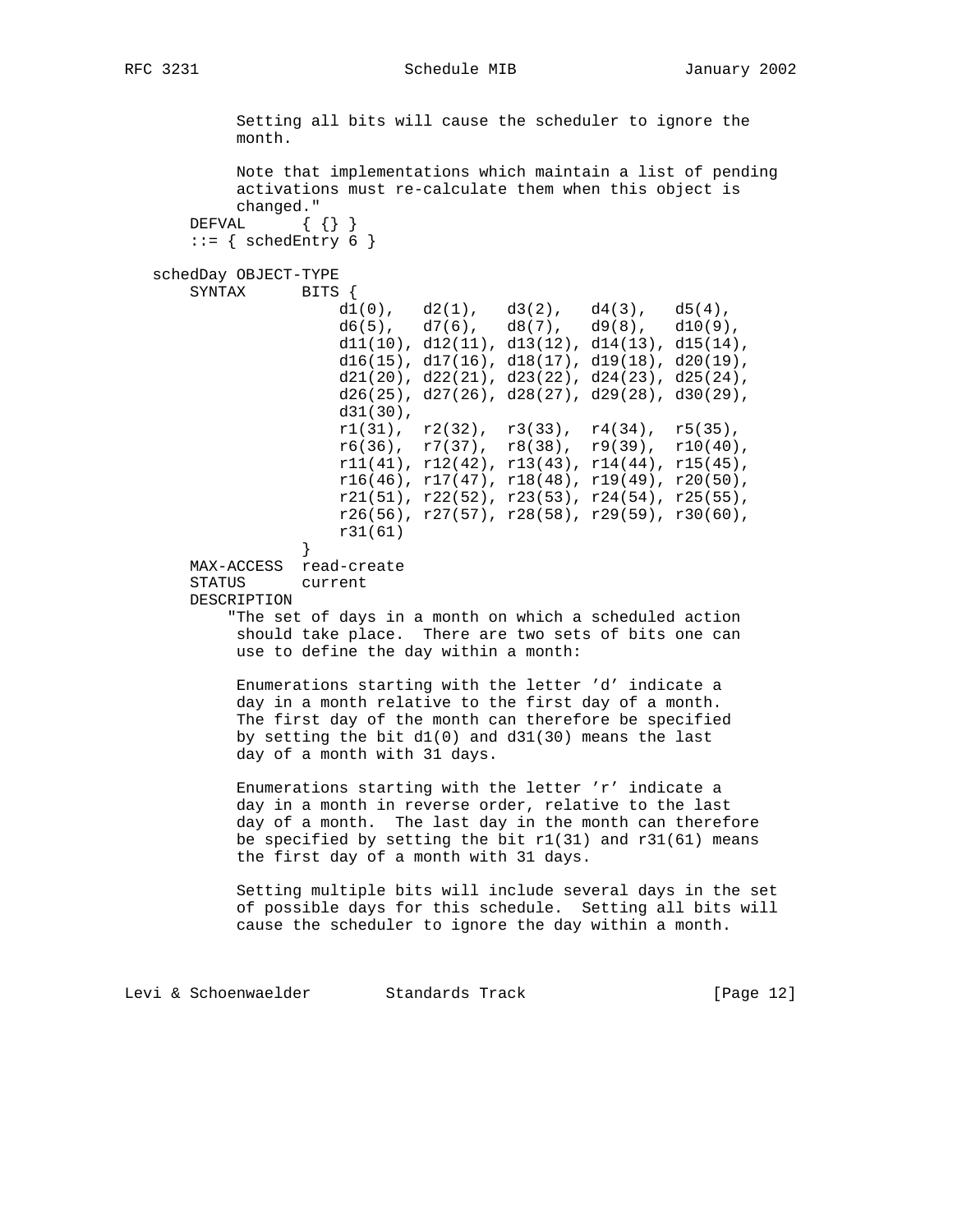RFC 3231 Schedule MIB 3231

```
 Setting all bits starting with the letter 'd' or the
            letter 'r' will also cause the scheduler to ignore the
            day within a month.
            Note that implementations which maintain a list of pending
            activations must re-calculate them when this object is
            changed."
      DEFVAL \{\{\}\}::= { schedEntry 7 }
   schedHour OBJECT-TYPE
       SYNTAX BITS {
                      \begin{array}{cccc} h0(0)\,, & h1(1)\,, & h2(2)\,, & h3(3)\,, & h4(4)\,, \\ h5(5)\,, & h6(6)\,, & h7(7)\,, & h8(8)\,, & h9(9)\,, \end{array}h5(5), h6(6), h7(7), h8(8), h9(9),
h10(10), h11(11), h12(12), h13(13), h14(14),
                       h15(15), h16(16), h17(17), h18(18), h19(19),
                       h20(20), h21(21), h22(22), h23(23)
 }
       MAX-ACCESS read-create
       STATUS current
       DESCRIPTION
           "The set of hours within a day during which the scheduled
            action should take place.
            Note that implementations which maintain a list of pending
            activations must re-calculate them when this object is
            changed."
      DEFVAL { { } }
      ::= { schedEntry 8 }
   schedMinute OBJECT-TYPE
      SYNTAX BITS {
                      m0(0), m1(1), m2(2), m3(3), m4(4),
                      m5(5), m6(6), m7(7), m8(8), m9(9),
                      m10(10), m11(11), m12(12), m13(13), m14(14),
                      m15(15), m16(16), m17(17), m18(18), m19(19),
                      m20(20), m21(21), m22(22), m23(23), m24(24),
                       m25(25), m26(26), m27(27), m28(28), m29(29),
                       m30(30), m31(31), m32(32), m33(33), m34(34),
                       m35(35), m36(36), m37(37), m38(38), m39(39),
                       m40(40), m41(41), m42(42), m43(43), m44(44),
                       m45(45), m46(46), m47(47), m48(48), m49(49),
                       m50(50), m51(51), m52(52), m53(53), m54(54),
                       m55(55), m56(56), m57(57), m58(58), m59(59)
 }
       MAX-ACCESS read-create
       STATUS current
       DESCRIPTION
```
Levi & Schoenwaelder Standards Track [Page 13]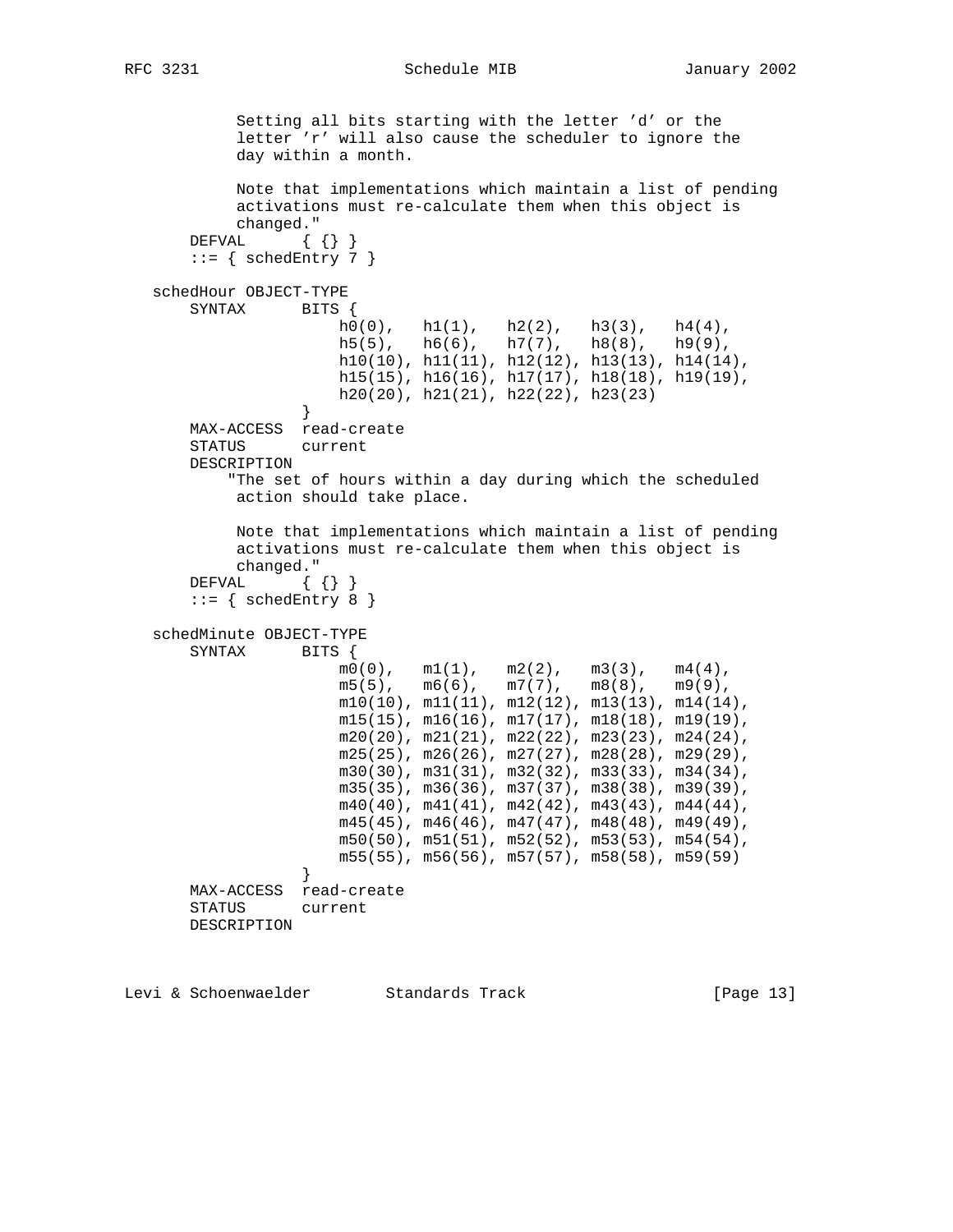# RFC 3231 Schedule MIB January 2002

```
 "The set of minutes within an hour when the scheduled action
         should take place.
         Note that implementations which maintain a list of pending
         activations must re-calculate them when this object is
         changed."
    DEFVAL { { } }
    ::= { schedEntry 9 }
 schedContextName OBJECT-TYPE
   SYNTAX SnmpAdminString (SIZE(0..32))
    MAX-ACCESS read-create
    STATUS current
    DESCRIPTION
         "The context which contains the local MIB variable pointed
         to by schedVariable."
    DEFVAL { "" }
    ::= { schedEntry 10 }
 schedVariable OBJECT-TYPE
    SYNTAX VariablePointer
    MAX-ACCESS read-create
    STATUS current
    DESCRIPTION
         "An object identifier pointing to a local MIB variable
        which resolves to an ASN.1 primitive type of INTEGER."
     DEFVAL { zeroDotZero }
     ::= { schedEntry 11 }
 schedValue OBJECT-TYPE
    SYNTAX Integer32
    MAX-ACCESS read-create
    STATUS current
    DESCRIPTION
         "The value which is written to the MIB object pointed to by
         schedVariable when the scheduler invokes an action. The
         implementation shall enforce the use of access control
         rules when performing the set operation on schedVariable.
         This is accomplished by calling the isAccessAllowed abstract
         service interface as defined in RFC 2571.
         Note that an implementation may choose to issue an SNMP Set
         message to the SNMP engine and leave the access control
         decision to the normal message processing procedure."
     DEFVAL { 0 }
    ::= { schedEntry 12 }
 schedType OBJECT-TYPE
```
Levi & Schoenwaelder Standards Track [Page 14]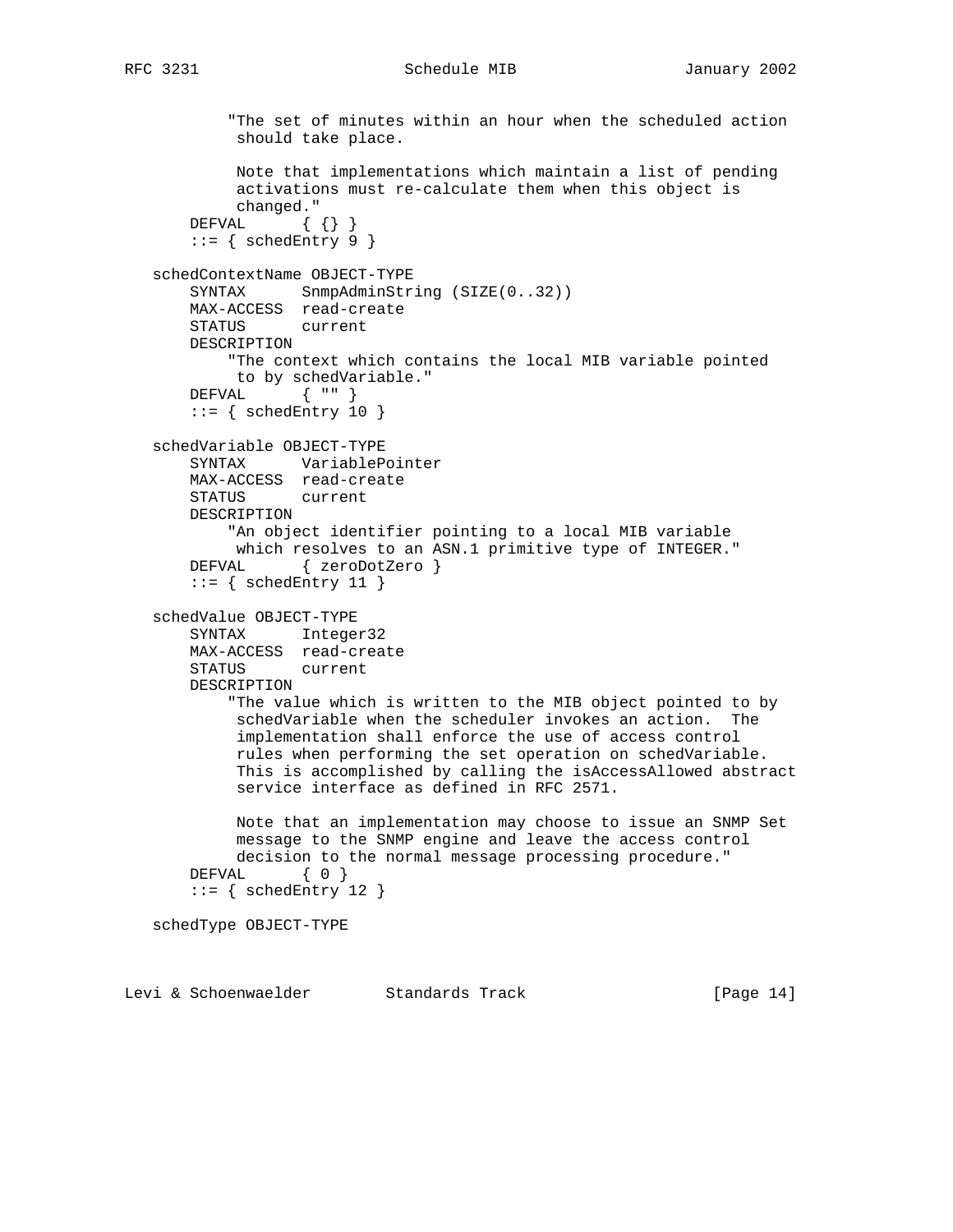```
 SYNTAX INTEGER {
                      periodic(1),
                      calendar(2),
                   oneshot(3)
 }
       MAX-ACCESS read-create
       STATUS current
       DESCRIPTION
           "The type of this schedule. The value periodic(1) indicates
           that this entry specifies a periodic schedule. A periodic
            schedule is defined by the value of schedInterval. The
            values of schedWeekDay, schedMonth, schedDay, schedHour
            and schedMinute are ignored.
           The value calendar(2) indicates that this entry describes a
            calendar schedule. A calendar schedule is defined by the
            values of schedWeekDay, schedMonth, schedDay, schedHour and
            schedMinute. The value of schedInterval is ignored. A
            calendar schedule will trigger on all local times that
            satisfy the bits set in schedWeekDay, schedMonth, schedDay,
            schedHour and schedMinute.
            The value oneshot(3) indicates that this entry describes a
            one-shot schedule. A one-shot schedule is similar to a
            calendar schedule with the additional feature that it
            disables itself by changing in the 'finished'
            schedOperStatus once the schedule triggers an action.
            Note that implementations which maintain a list of pending
            activations must re-calculate them when this object is
            changed."
      DEFVAL { periodic }
      ::= { schedEntry 13 }
   schedAdminStatus OBJECT-TYPE
       SYNTAX INTEGER {
                     enabled(1),
                  disabled(2)<br>}
 }
       MAX-ACCESS read-create
       STATUS current
       DESCRIPTION
           "The desired state of the schedule."
      DEFVAL { disabled }
      ::= { schedEntry 14 }
   schedOperStatus OBJECT-TYPE
       SYNTAX INTEGER {
```
Levi & Schoenwaelder Standards Track [Page 15]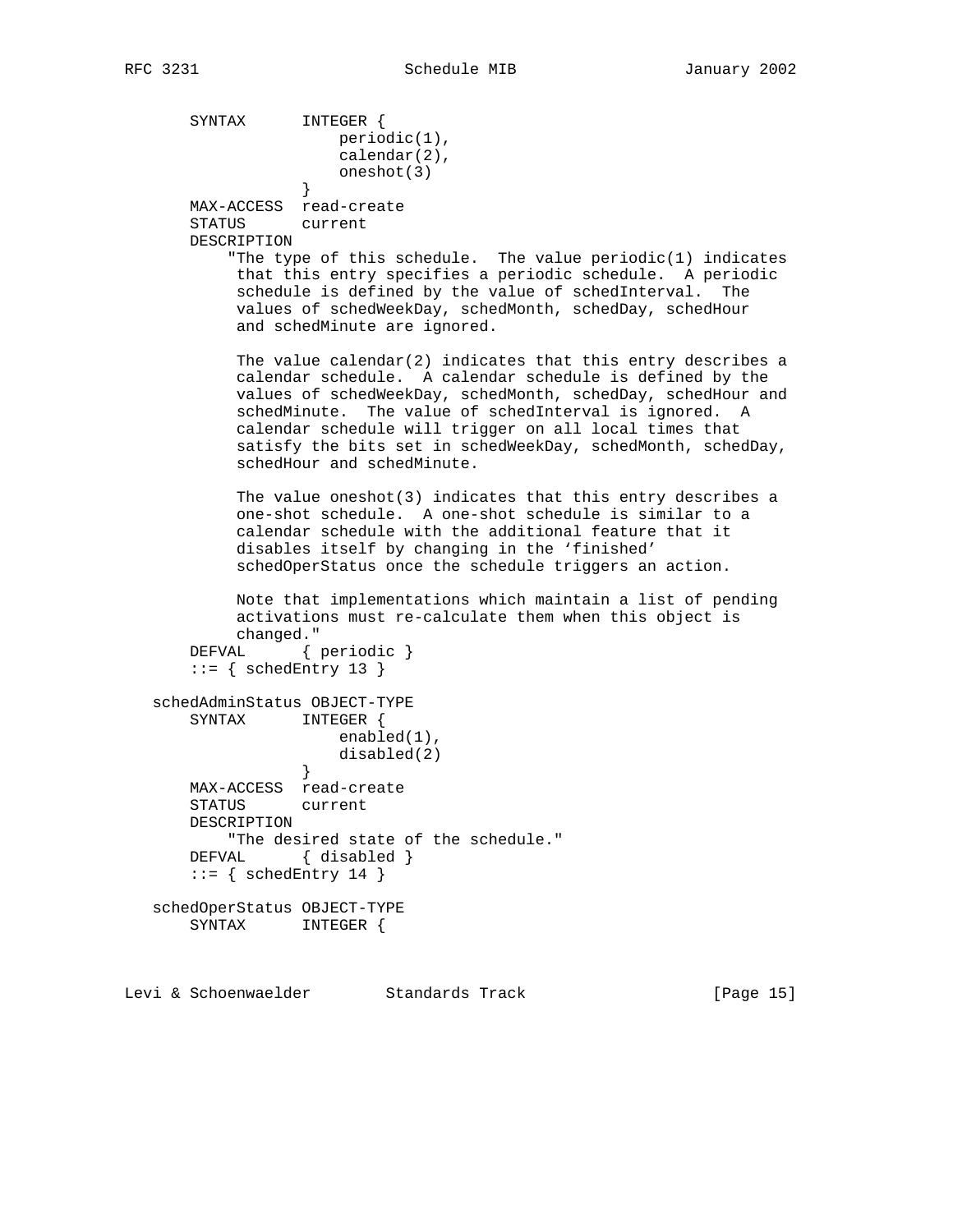```
 enabled(1),
                       disabled(2),
                       finished(3)
 }
       MAX-ACCESS read-only
       STATUS current
       DESCRIPTION
           "The current operational state of this schedule. The state
            enabled(1) indicates this entry is active and that the
            scheduler will invoke actions at appropriate times. The
            disabled(2) state indicates that this entry is currently
            inactive and ignored by the scheduler. The finished(3)
            state indicates that the schedule has ended. Schedules
            in the finished(3) state are ignored by the scheduler.
            A one-shot schedule enters the finished(3) state when it
            deactivates itself.
            Note that the operational state must not be enabled(1)
            when the schedRowStatus is not active."
      ::= { schedEntry 15 }
   schedFailures OBJECT-TYPE
       SYNTAX Counter32
       MAX-ACCESS read-only
       STATUS current
       DESCRIPTION
           "This variable counts the number of failures while invoking
            the scheduled action. This counter at most increments once
            for a triggered action."
      ::= { schedEntry 16 }
   schedLastFailure OBJECT-TYPE
       SYNTAX SnmpPduErrorStatus
       MAX-ACCESS read-only
       STATUS current
       DESCRIPTION
           "The most recent error that occurred during the invocation of
            a scheduled action. The value noError(0) is returned
            if no errors have occurred yet."
      DEFVAL { noError }
      ::= { schedEntry 17 }
   schedLastFailed OBJECT-TYPE
       SYNTAX DateAndTime
       MAX-ACCESS read-only
       STATUS current
       DESCRIPTION
           "The date and time when the most recent failure occurred.
```
Levi & Schoenwaelder Standards Track [Page 16]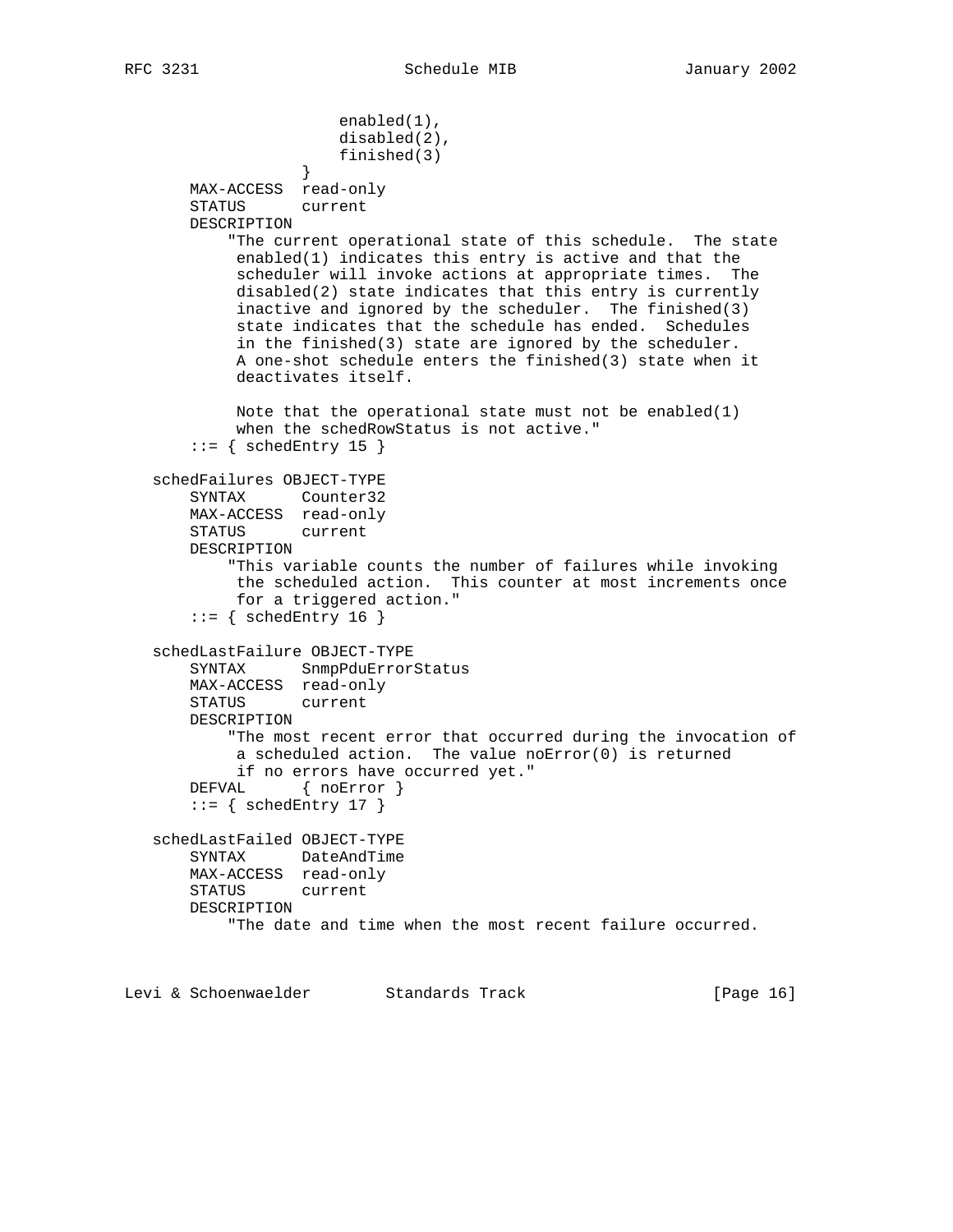```
 The value '0000000000000000'H is returned if no failure
            occurred since the last re-initialization of the scheduler."
       DEFVAL { '0000000000000000'H }
       ::= { schedEntry 18 }
   schedStorageType OBJECT-TYPE
       SYNTAX StorageType
       MAX-ACCESS read-create
       STATUS current
       DESCRIPTION
           "This object defines whether this scheduled action is kept
            in volatile storage and lost upon reboot or if this row is
            backed up by non-volatile or permanent storage.
            Conceptual rows having the value 'permanent' must allow
            write access to the columnar objects schedDescr,
            schedInterval, schedContextName, schedVariable, schedValue,
            and schedAdminStatus. If an implementation supports the
            schedCalendarGroup, write access must be also allowed to
            the columnar objects schedWeekDay, schedMonth, schedDay,
            schedHour, schedMinute."
      DEFVAL { volatile }
      ::= { schedEntry 19 }
   schedRowStatus OBJECT-TYPE
 SYNTAX RowStatus
 MAX-ACCESS read-create
       STATUS current
       DESCRIPTION
            "The status of this scheduled action. A control that allows
            entries to be added and removed from this table.
            Note that the operational state must change to enabled
            when the administrative state is enabled and the row
            status changes to active(1).
            Attempts to destroy(6) a row or to set a row
            notInService(2) while the operational state is enabled
            result in inconsistentValue errors.
            The value of this object has no effect on whether other
            objects in this conceptual row can be modified."
      ::= { schedEntry 20 }
   schedTriggers OBJECT-TYPE
       SYNTAX Counter32
       MAX-ACCESS read-only
       STATUS current
```
Levi & Schoenwaelder Standards Track [Page 17]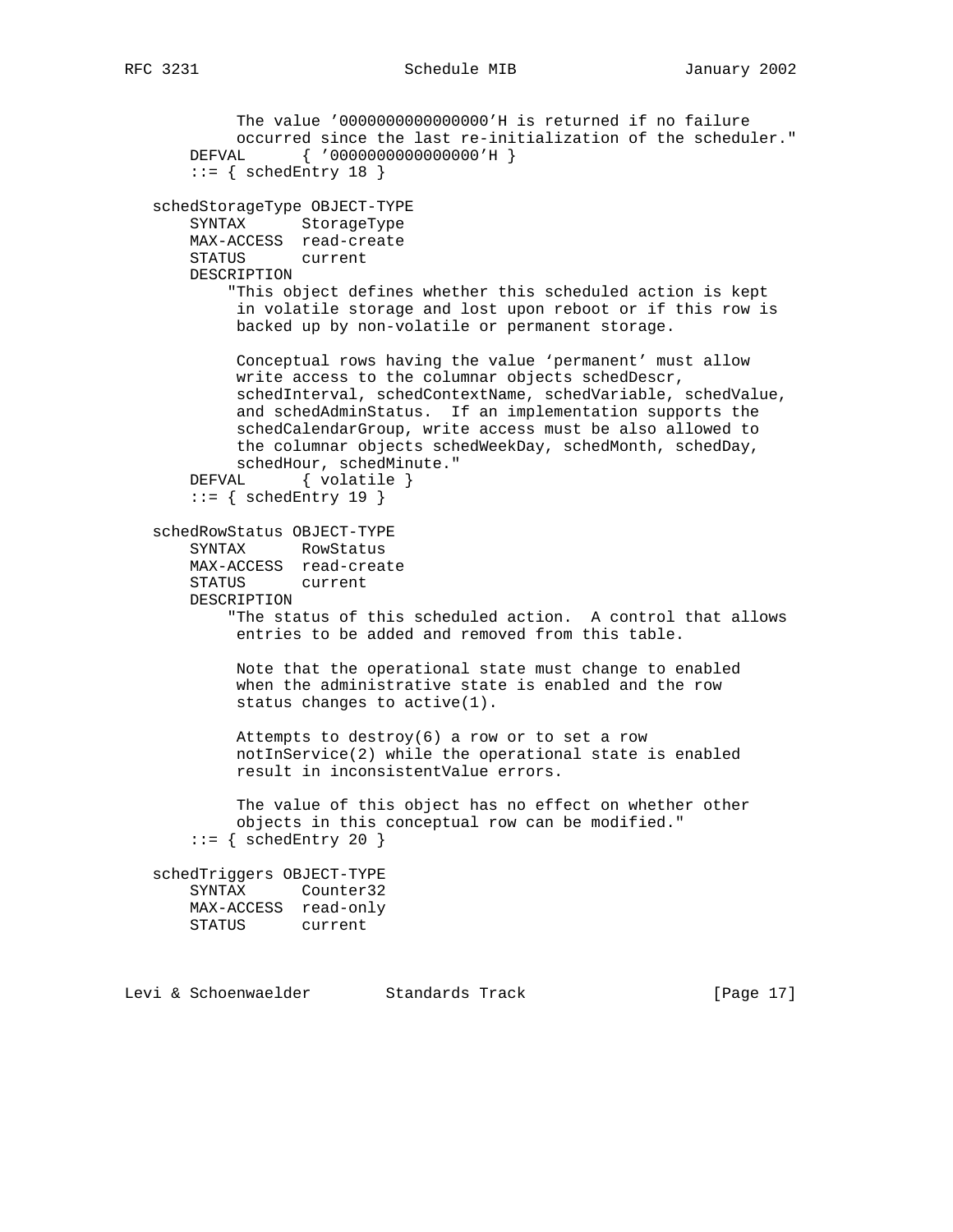```
 DESCRIPTION
         "This variable counts the number of attempts (either
          successful or failed) to invoke the scheduled action."
    ::= { schedEntry 21 }
- -- Notifications that are emitted to indicate failures. The
 -- definition of schedTraps makes notification registrations
 -- reversible (see STD 58, RFC 2578).
-schedTraps OBJECT IDENTIFIER ::= { schedNotifications 0 }
 schedActionFailure NOTIFICATION-TYPE
     OBJECTS { schedLastFailure, schedLastFailed }
     STATUS current
     DESCRIPTION
         "This notification is generated whenever the invocation of a
         scheduled action fails."
    ::= { schedTraps 1 }
 -- conformance information
schedCompliances OBJECT IDENTIFIER ::= { schedConformance 1 }
schedGroups 0BJECT IDENTIFIER ::= \int schedConformance 2 \int -- compliance statements
 schedCompliance2 MODULE-COMPLIANCE
     STATUS current
     DESCRIPTION
         "The compliance statement for SNMP entities which implement
         the scheduling MIB."
     MODULE -- this module
     MANDATORY-GROUPS {
           schedGroup2, schedNotificationsGroup
     }
     GROUP schedCalendarGroup
     DESCRIPTION
         "The schedCalendarGroup is mandatory only for those
          implementations that support calendar based schedules."
     OBJECT schedType
     DESCRIPTION
        "The values calendar(2) or oneshot(3) are not valid for
          implementations that do not implement the
          schedCalendarGroup. Such an implementation must return
          inconsistentValue error responses for attempts to set
          schedAdminStatus to calendar(2) or oneshot(3)."
```
Levi & Schoenwaelder Standards Track [Page 18]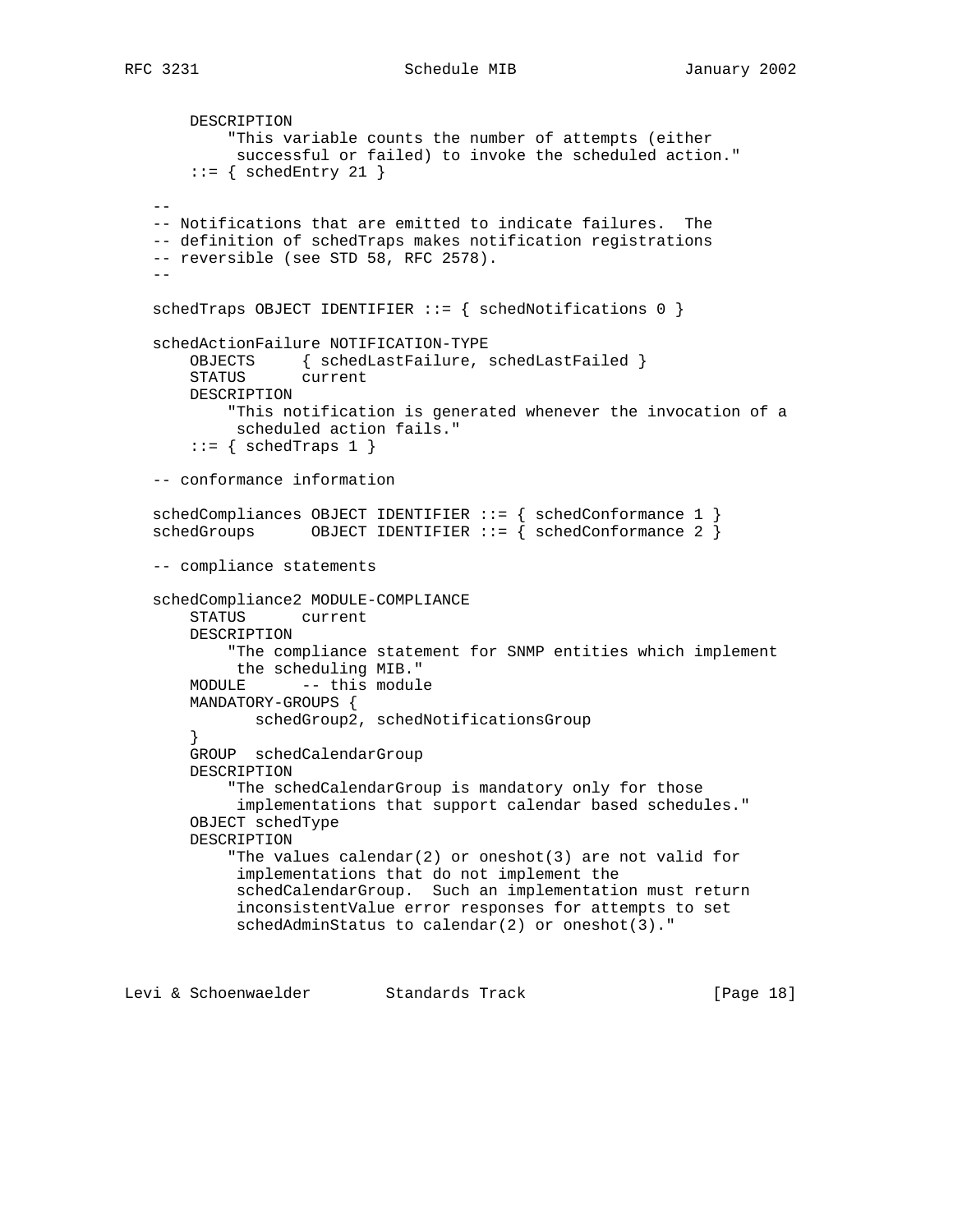```
 ::= { schedCompliances 2 }
   schedGroup2 OBJECT-GROUP
       OBJECTS {
           schedDescr, schedInterval, schedContextName,
           schedVariable, schedValue, schedType,
           schedAdminStatus, schedOperStatus, schedFailures,
           schedLastFailure, schedLastFailed, schedStorageType,
           schedRowStatus, schedTriggers
        }
       STATUS current
       DESCRIPTION
           "A collection of objects providing scheduling capabilities."
       ::= \{ \text{schedGroups } 4 \} schedCalendarGroup OBJECT-GROUP
       OBJECTS {
           schedLocalTime, schedWeekDay, schedMonth,
           schedDay, schedHour, schedMinute
 }
       STATUS current
       DESCRIPTION
           "A collection of objects providing calendar based schedules."
        ::= { schedGroups 2 }
   schedNotificationsGroup NOTIFICATION-GROUP
       NOTIFICATIONS {
           schedActionFailure
       }
       STATUS current
       DESCRIPTION
           "The notifications emitted by the scheduler."
      ::= { schedGroups 3 }
 --
   -- Deprecated compliance and conformance group definitions
   -- from RFC 2591.
 --
   schedCompliance MODULE-COMPLIANCE
       STATUS deprecated
       DESCRIPTION
           "The compliance statement for SNMP entities which implement
            the scheduling MIB."
       MODULE -- this module
       MANDATORY-GROUPS {
             schedGroup, schedNotificationsGroup
       }
```
Levi & Schoenwaelder Standards Track [Page 19]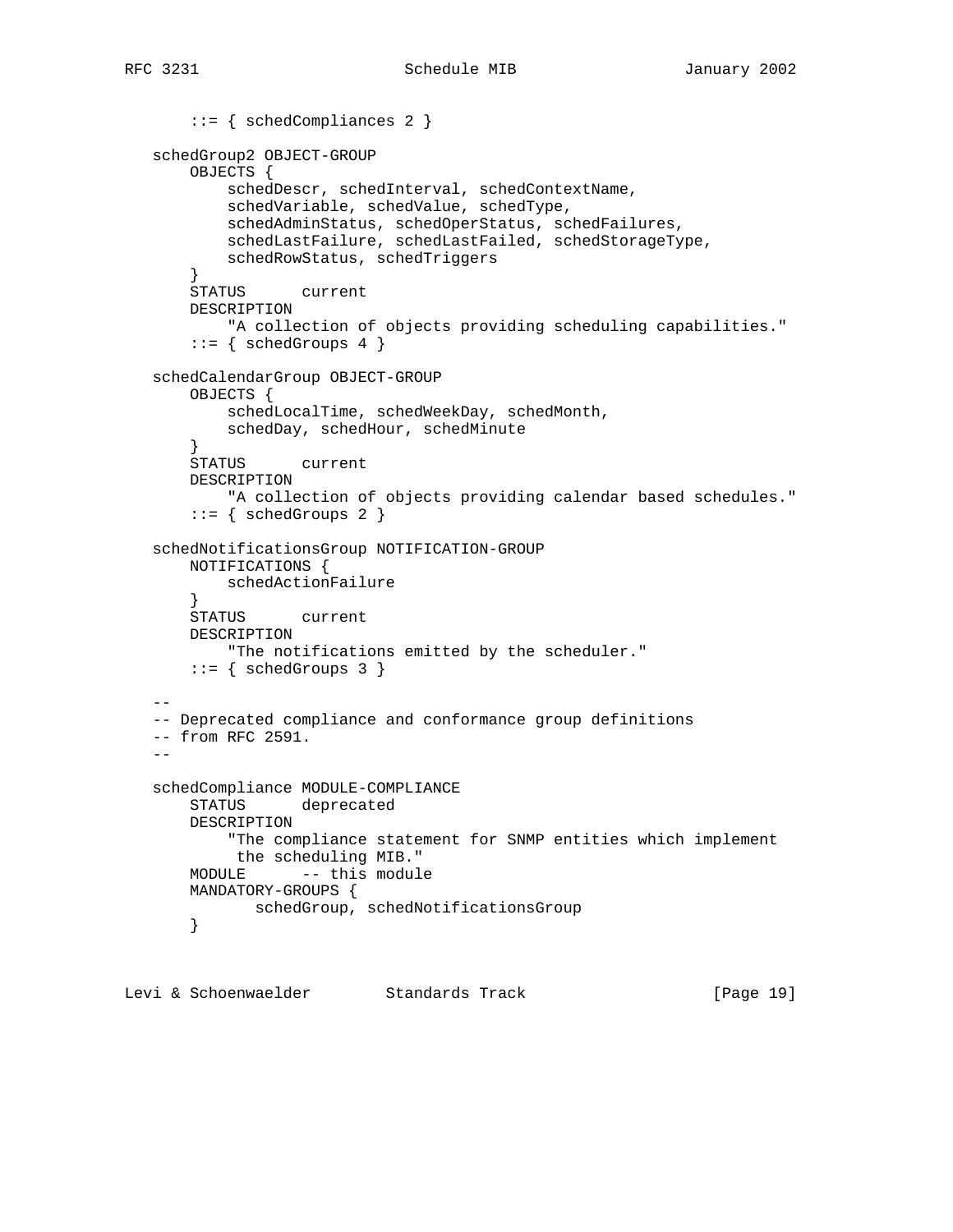```
 GROUP schedCalendarGroup
     DESCRIPTION
         "The schedCalendarGroup is mandatory only for those
          implementations that support calendar based schedules."
     OBJECT schedType
     DESCRIPTION
         "The values calendar(2) or oneshot(3) are not valid for
          implementations that do not implement the
          schedCalendarGroup. Such an implementation must return
          inconsistentValue error responses for attempts to set
          schedAdminStatus to calendar(2) or oneshot(3)."
     ::= { schedCompliances 1 }
 schedGroup OBJECT-GROUP
     OBJECTS {
         schedDescr, schedInterval, schedContextName,
         schedVariable, schedValue, schedType,
         schedAdminStatus, schedOperStatus, schedFailures,
         schedLastFailure, schedLastFailed, schedStorageType,
         schedRowStatus
     }
     STATUS deprecated
     DESCRIPTION
        "A collection of objects providing scheduling capabilities."
    ::= { schedGroups 1 }
```
END

5. Usage Examples

 This section presents some examples how the scheduling MIB can be used to schedule scripts with the Script MIB [RFC3165] or to realize on-duty/off-duty schedules by modifying status objects of other MIB modules.

5.1. Starting a script to ping devices every 20 minutes

 It is assumed that the schedule entry is owned by schedOwner = "joe" and its name is schedName = "ping". The instance identifier for the scheduling entry is therefore 3.106.111.101.4.112.105.110.103.

 It is further assumed that the smLaunchTable entry is owned by smLaunchOwner = "joe" and its name is smLaunchName = "ping-devs". The complete object identifier for the smLaunchStart object is therefore smLaunchStart.3.106.111.101.9.112.105.110.103.45.100.101.118.115. The script lives in the context identified by the string "engine1".

Levi & Schoenwaelder Standards Track [Page 20]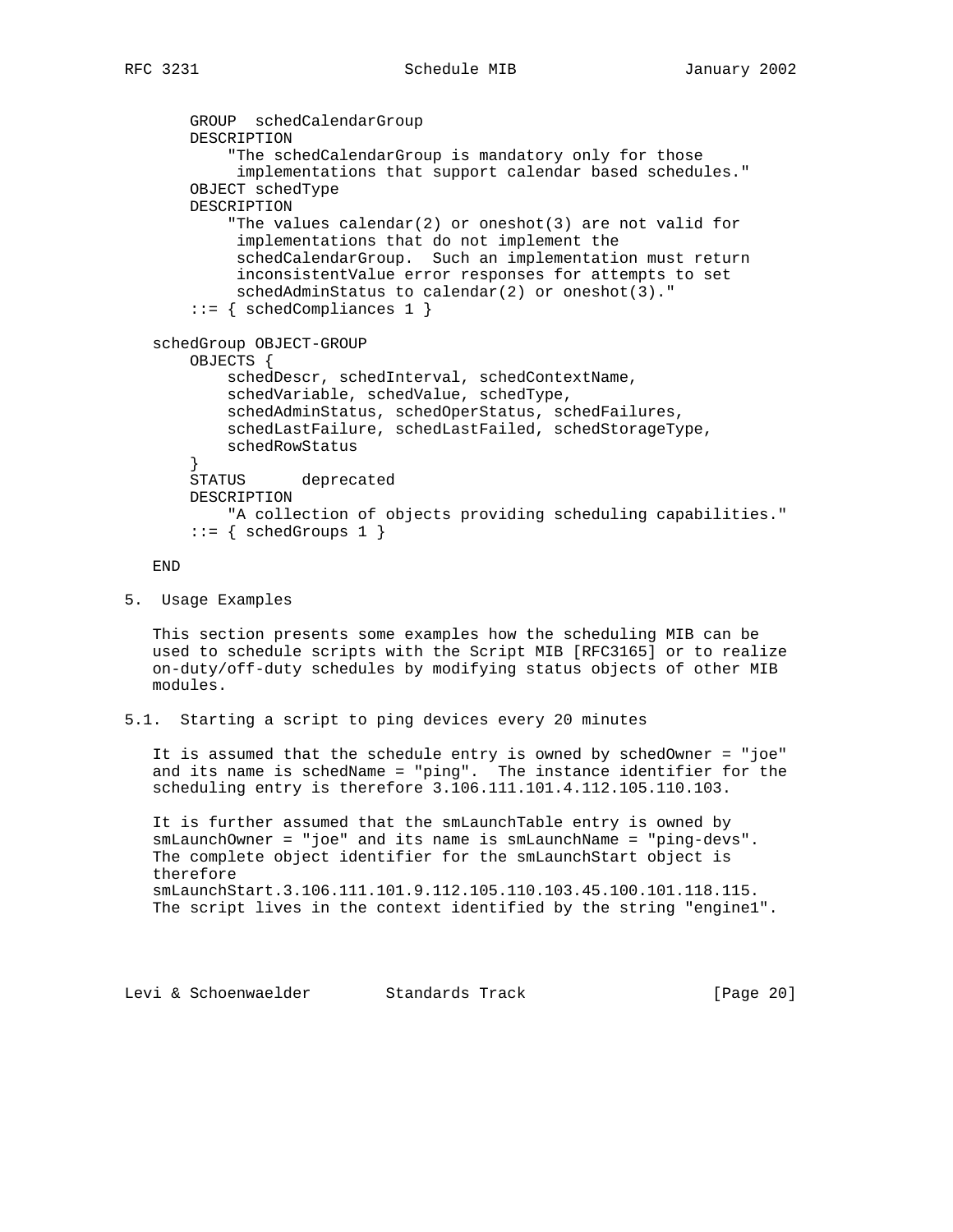The configuration of the scheduler entry which launches the script every 20 minutes would look as follows:

schedInterval.3.106.111.101.4.112.105.110.103 = 1200

 schedValue.3.106.111.101.4.112.105.110.103 = 0 schedContextName.3.106.111.101.4.112.105.110.103 = "engine1" schedVariable.3.106.111.101.4.112.105.110.103 = smLaunchStart.3.106.111.101.9.112.105.110.103.45.100.101.118.115

 schedType.3.106.111.101.4.112.105.110.103 = periodic(1) schedAdminStatus.3.106.111.101.4.112.105.110.103 = enabled(1) schedStorageType.3.106.111.101.4.112.105.110.103 = nonVolatile(3) schedRowStatus.3.106.111.101.4.112.105.110.103 = active(1)

 All the remaining columns in the schedTable represent status information and are not shown here.

5.2. Starting a script at the next Friday the 13th

 It is assumed that the schedule entry is owned by schedOwner = "joe" and its name is schedName = "13th". The instance identifier for the scheduling entry is therefore 3.106.111.101.4.49.51.116.104.

 It is further assumed that the smLaunchTable entry is owned by smLaunchOwner = "joe" and its name is smLaunchName = "ghost". The complete object identifier for the smLaunchStart object is therefore smLaunchStart.3.106.111.101.5.103.104.111.115.116. The script lives in the context identified by the string "engine1".

 The configuration of the scheduler entry which launches the script on the next Friday 13th at midnight would look as follows:

 schedWeekDay.3.106.111.101.4.49.51.116.104 = { friday } schedMonth.3.106.111.101.4.49.51.116.104 = { january, february, march, april, may, june, july, august, september, october, november, december }  $schedDay.3.106.111.101.4.49.51.116.104 = \{ d13 \}$  schedHour.3.106.111.101.4.49.51.116.104 = { h0 } schedMinute.3.106.111.101.4.49.51.116.104 = { m0 } schedValue.3.106.111.101.4.49.51.116.104 = 0 schedContextName.3.106.111.101.4.49.51.116.104 = "engine1" schedVariable.3.106.111.101.4.49.51.116.104 =

smLaunchStart.3.106.111.101.5.103.104.111.115.116

Levi & Schoenwaelder Standards Track [Page 21]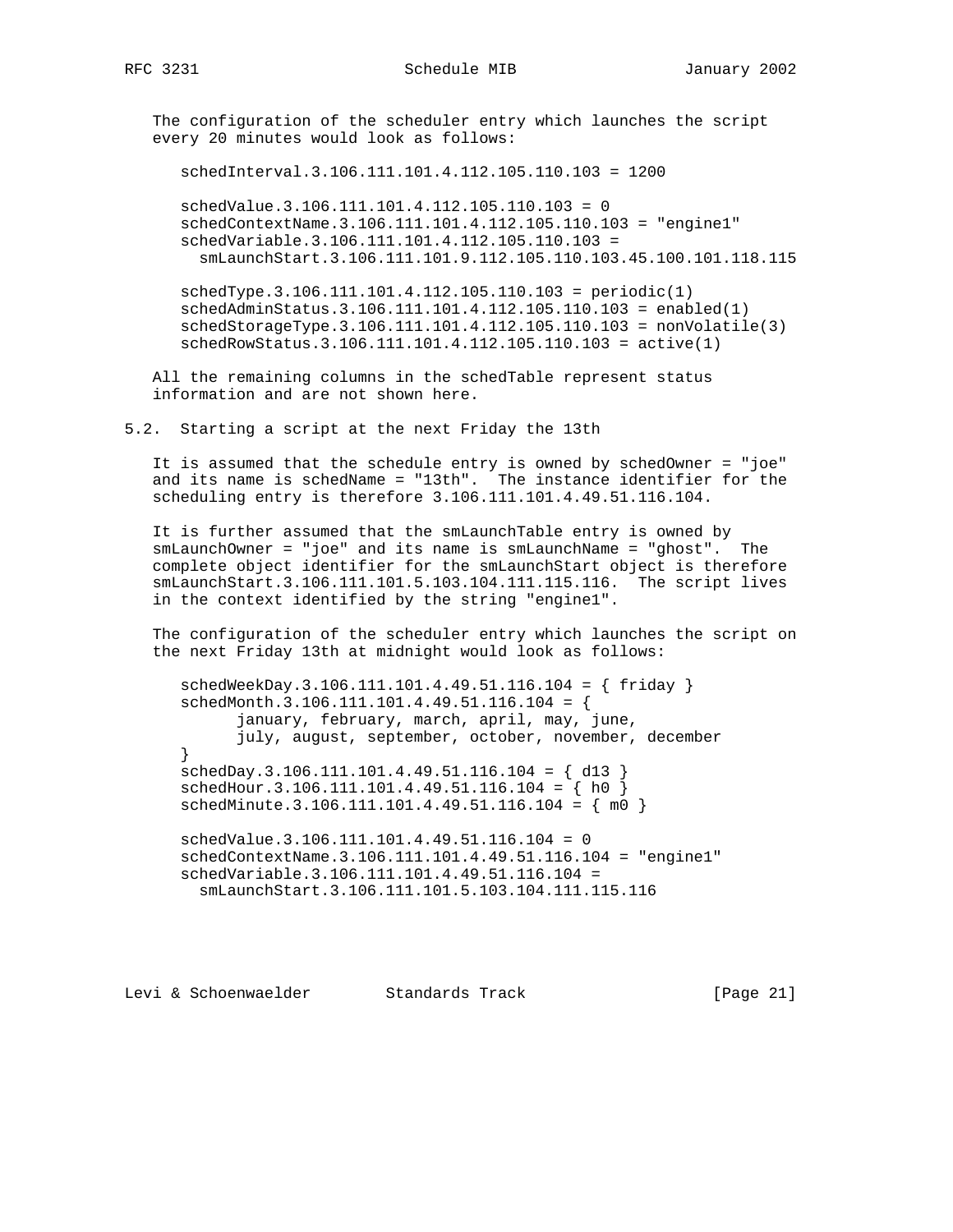schedType.3.106.111.101.4.49.51.116.104 = oneshot(3) schedAdminStatus.3.106.111.101.4.49.51.116.104 = enabled(2) schedStorageType.3.106.111.101.4.49.51.116.104 = nonVolatile(3) schedRowStatus.3.106.111.101.4.49.51.116.104 = active(1)

 All the remaining columns in the schedTable represent status information and are not shown here.

5.3. Turning an interface off during weekends

 This example assumes that a network interface should be taken down during weekends. The interface table (ifTable) of the IF-MIB [RFC2863] is assumed to exist in the context identified by an empty string and the index of the interface is ifIndex = 6.

 The scheduling entry which brings the interface down on every Friday evening at 20:30 (8:30 pm) is owned by schedOwner = "bob" and its name is schedName = "if-off". The instance identifier for the scheduling entry is therefore 3.98.111.98.6.105.102.45.111.102.102.

 schedWeekDay.3.98.111.98.6.105.102.45.111.102.102 = { friday } schedMonth.3.98.111.98.6.105.102.45.111.102.102 = { january, february, march, april, may, june, july, august, september, october, november, december }  $schedDay.3.98.111.98.6.105.102.45.111.102.102 =$  d1, d2, d3, d4, d5, d6, d7, d8, d9, d10, d11, d12, d13, d14, d15, d16, d17, d18, d19, d20, d21, d22, d23, d24, d25, d26, d27, d28, d29, d30, d31 } schedHour.3.98.111.98.6.105.102.45.111.102.102 = { h20 } schedMinute.3.98.111.98.6.105.102.45.111.102.102 =  $\{ m30 \}$  schedValue.3.98.111.98.6.105.102.45.111.102.102 = down(2) schedContextName.3.98.111.98.6.105.102.45.111.102.102 = "" schedVariable.3.98.111.98.6.105.102.45.111.102.102 = ifAdminStatus.6 schedType.3.98.111.98.6.105.102.45.111.102.102 = calendar(2) schedAdminStatus.3.98.111.98.6.105.102.45.111.102.102 = enabled(1) schedStorageType.3.98.111.98.6.105.102.45.111.102.102 = nonVolatile(3) schedRowStatus.3.98.111.98.6.105.102.45.111.102.102 = active(1)

 The scheduling entry which brings the interface up on every Monday morning at 5:30 is owned by schedOwner = "bob" and its name is schedName = "if-on". The instance identifier for the scheduling entry is therefore 3.98.111.98.5.105.102.45.111.110.

Levi & Schoenwaelder Standards Track [Page 22]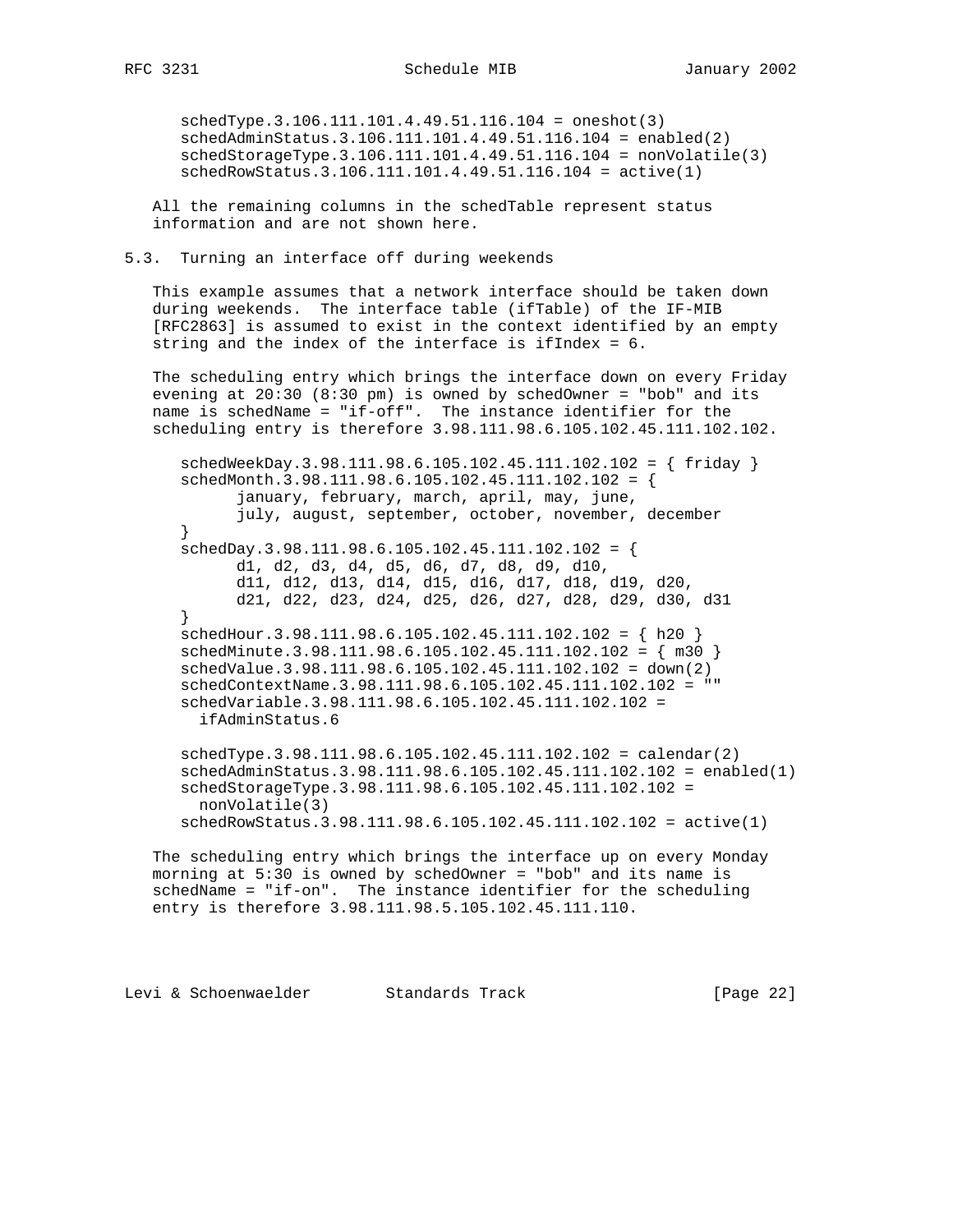The entry in the schedTable which brings the interface up again on every Monday morning at 5:30 looks as follows:

 schedWeekDay.3.98.111.98.5.105.102.45.111.110 = { monday } schedMonth.3.98.111.98.5.105.102.45.111.110 = { january, february, march, april, may, june, july, august, september, october, november, december }  $schedDay.3.98.111.98.5.105.102.45.111.110 =$  d1, d2, d3, d4, d5, d6, d7, d8, d9, d10, d11, d12, d13, d14, d15, d16, d17, d18, d19, d20, d21, d22, d23, d24, d25, d26, d27, d28, d29, d30, d31 } schedHour.3.98.111.98.5.105.102.45.111.110 = { h5 } schedMinute.3.98.111.98.5.105.102.45.111.110 = { m30 } schedValue.3.98.111.98.5.105.102.45.111.110 = up(1)

 schedContextName.3.98.111.98.5.105.102.45.111.110 = "" schedVariable.3.98.111.98.5.105.102.45.111.110 = ifAdminStatus.6

 schedType.3.98.111.98.5.105.102.45.111.110 = calendar(2) schedAdminStatus.3.98.111.98.5.105.102.45.111.110 = enabled(1) schedStorageType.3.98.111.98.5.105.102.45.111.110 = nonVolatile(3) schedRowStatus.3.98.111.98.5.105.102.45.111.110 = active(1)

 A similar configuration could be used to control other schedules. For example, one could change the "if-on" and "if-off" schedules to enable and disable the periodic scheduler defined in the first example.

#### 6. Security Considerations

 There are a number of management objects defined in this MIB that have a MAX-ACCESS clause of read-write and/or read-create. Such objects may be considered sensitive or vulnerable in some network environments. The support for SET operations in a non-secure environment without proper protection can have a negative effect on network operations.

 SNMPv1 by itself is not a secure environment. Even if the network itself is secure (for example by using IPSec), even then, there is no control as to who on the secure network is allowed to access and GET/SET (read/change/create/delete) the objects in this MIB.

 It is recommended that the implementers consider the security features as provided by the SNMPv3 framework. Specifically, the use of the User-based Security Model RFC 2574 [RFC2574] and the View based Access Control Model RFC 2575 [RFC2575] is recommended.

Levi & Schoenwaelder Standards Track [Page 23]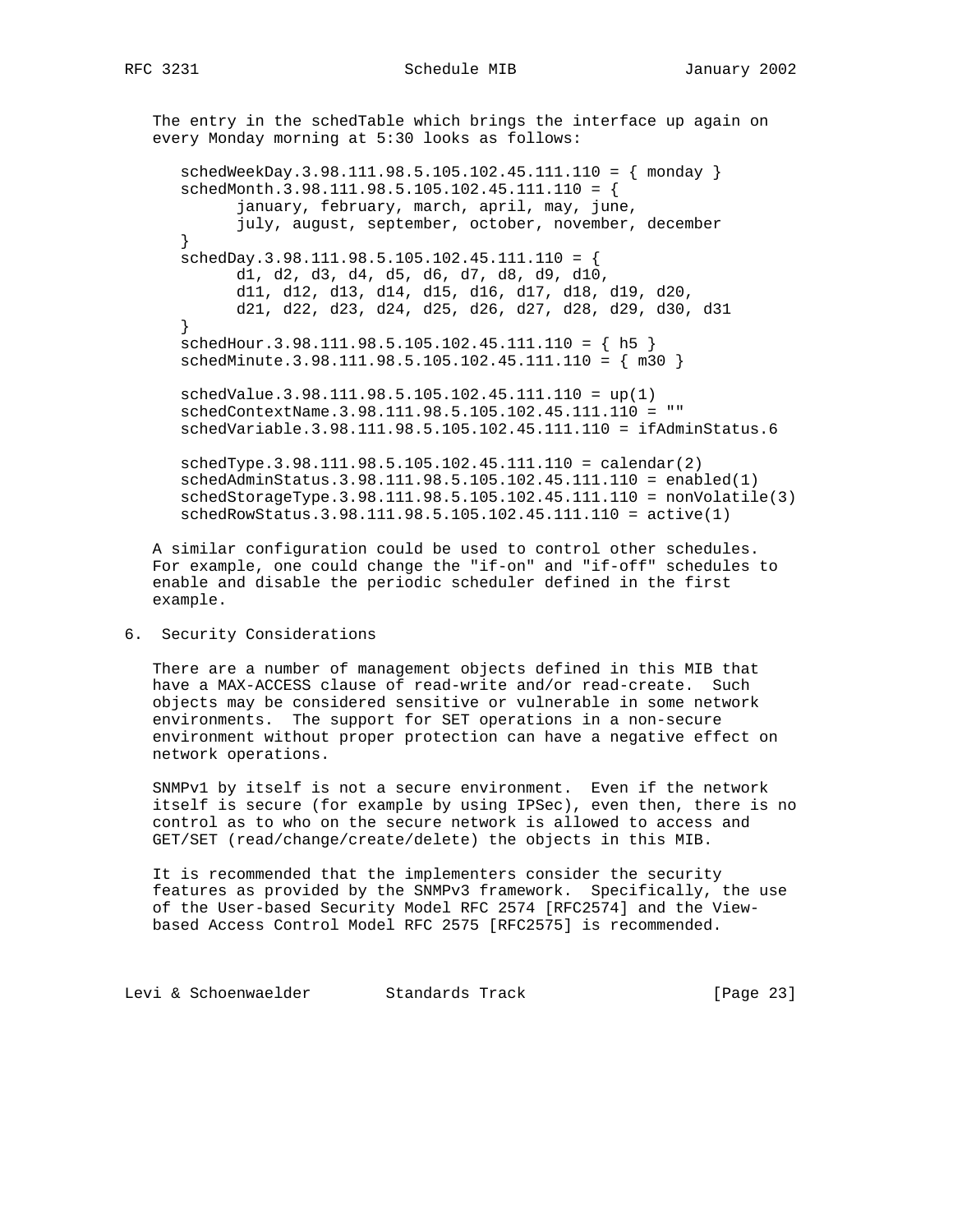It is then a customer/user responsibility to ensure that the SNMP entity giving access to an instance of this MIB, is properly configured to give access to the objects only to those principals (users) that have legitimate rights to indeed GET or SET (change/create/delete) them.

 Scheduled SNMP set operations must use the security credentials that were present when the corresponding row in the scheduling entry was created. An implementation must therefore record and maintain the credentials for every scheduling entry.

 An implementation must ensure that access control rules are applied when doing the set operation. This is accomplished by calling the isAccessAllowed abstract service interface defined in RFC 2571 [RFC2571]:

|    | statusInformation = | -- success or errorIndication      |
|----|---------------------|------------------------------------|
|    | isAccessAllowed(    |                                    |
| ΙN | securityModel       | -- Security Model in use           |
| ΙN | securityName        | -- principal who wants to access   |
| ΙN | securityLevel       | -- Level of Security               |
| ΙN | viewType            | -- read, write, or notify view     |
| ΙN | contextName         | -- context containing variableName |
| ΙN | variableName        | -- OID for the managed object      |
|    |                     |                                    |

 The securityModel, securityName and securityLevel parameters are set to the values that were recorded when the scheduling entry was created. The viewType parameter must select the write view and the contextName and variableName parameters are taken from the schedContextName and schedVariableName values of the scheduling entry.

 This MIB limits scheduled actions to objects in the local MIB. This avoids security problems with the delegation of access rights. However, it might be possible for a user of this MIB to own some schedules that might trigger far in the future. This can cause security risks if the security administrator did not properly update the access control lists when a user is withdrawn from an SNMP engine. Therefore, entries in the schedTable SHOULD be cleaned up whenever a user is removed from an SNMP engine.

 To facilitate the provisioning of access control by a security administrator using the View-Based Access Control Model (VACM) defined in RFC 2575 [RFC2575] for tables in which multiple users may need to independently create or modify entries, the initial index is used as an "owner index". Such an initial index has a syntax of

Levi & Schoenwaelder Standards Track [Page 24]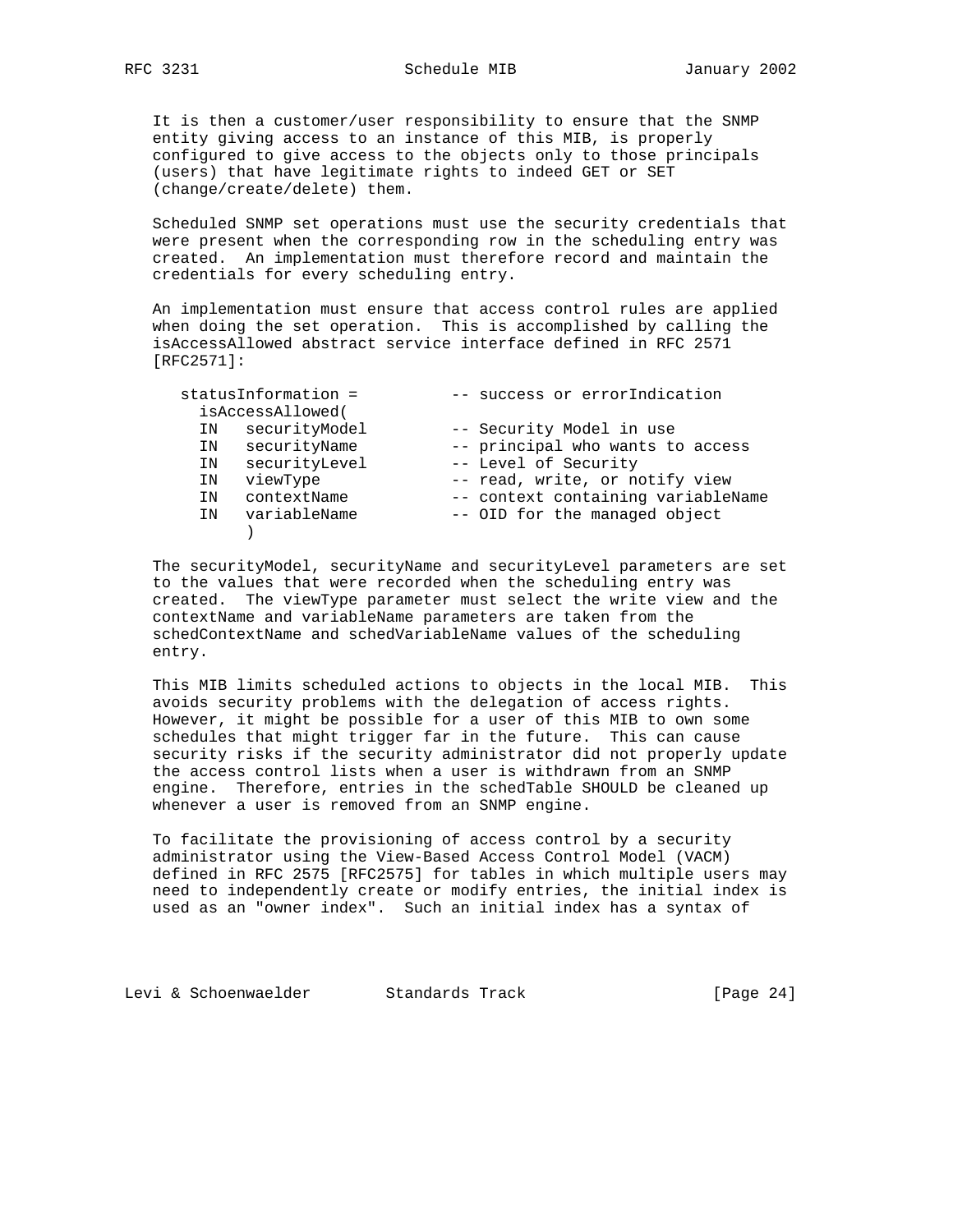SnmpAdminString, and can thus be trivially mapped to a securityName or groupName as defined in VACM, in accordance with a security policy.

 All entries in related tables belonging to a particular user will have the same value for this initial index. For a given user's entries in a particular table, the object identifiers for the information in these entries will have the same subidentifiers (except for the "column" subidentifier) up to the end of the encoded owner index. To configure VACM to permit access to this portion of the table, one would create vacmViewTreeFamilyTable entries with the value of vacmViewTreeFamilySubtree including the owner index portion, and vacmViewTreeFamilyMask "wildcarding" the column subidentifier. More elaborate configurations are possible.

7. Intellectual Property

 The IETF takes no position regarding the validity or scope of any intellectual property or other rights that might be claimed to pertain to the implementation or use of the technology described in this document or the extent to which any license under such rights might or might not be available; neither does it represent that it has made any effort to identify any such rights. Information on the IETF's procedures with respect to rights in standards-track and standards-related documentation can be found in BCP 11, RFC 2028. Copies of claims of rights made available for publication and any assurances of licenses to be made available, or the result of an attempt made to obtain a general license or permission for the use of such proprietary rights by implementors or users of this specification can be obtained from the IETF Secretariat.

 The IETF invites any interested party to bring to its attention any copyrights, patents or patent applications, or other proprietary rights which may cover technology that may be required to practice this standard. Please address the information to the IETF Executive Director.

8. Changes from RFC 2591

 The following list documents major changes from the previous version of this document, published as RFC 2591:

- Updated the SNMP Management Framework boilerplate and the references.
- Added revision clauses to the module identity macro.
- Clarified the behavior during time transitions.

Levi & Schoenwaelder Standards Track [Page 25]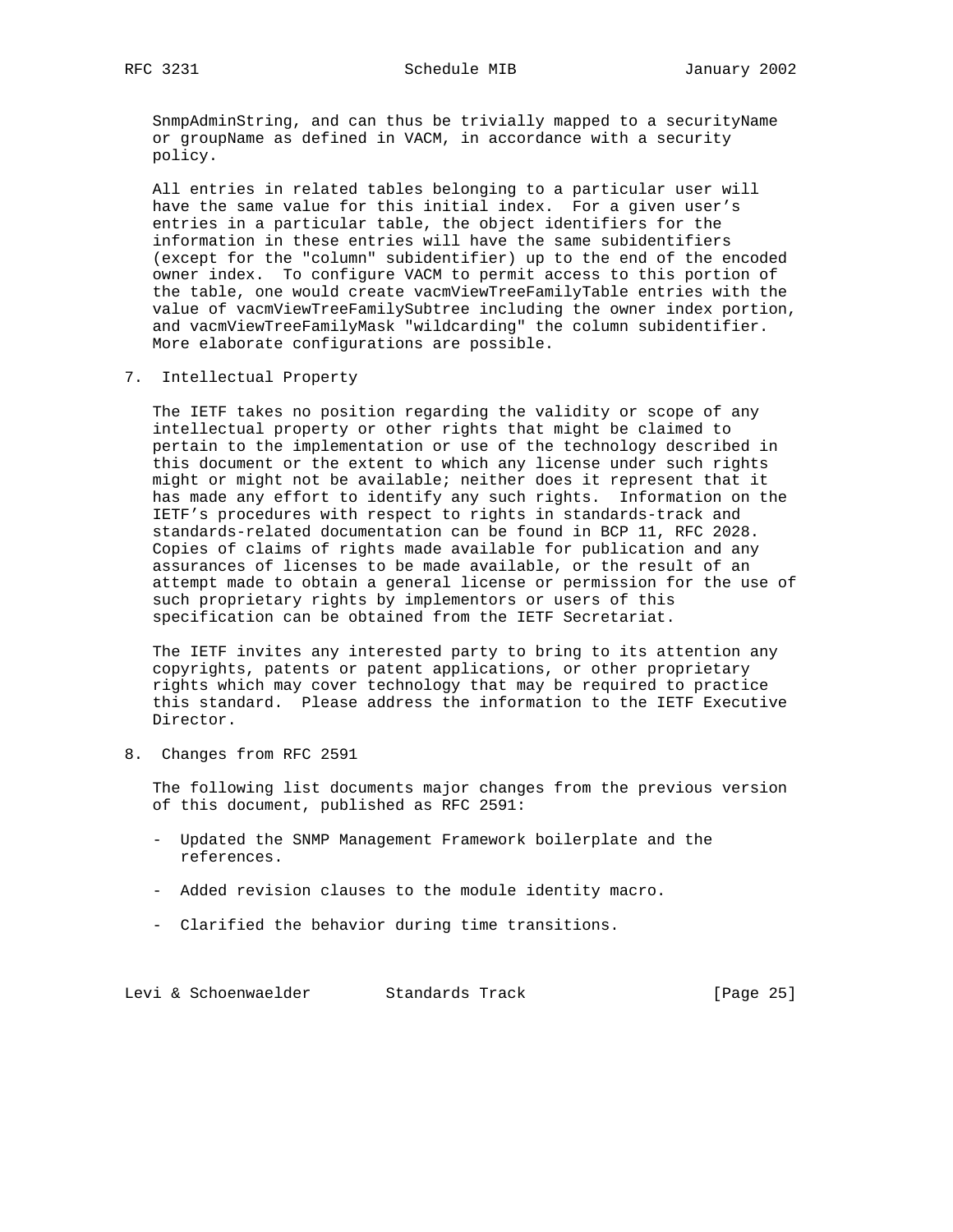- Clarified that schedInterval and schedCalendarGroup objects can be modified regardless of the current value of schedRowStatus, schedAdminStatus and schedOperStatus.
- Added some additional boilerplate text to the security considerations section.
- Clarified that implementations must re-calculate any pending action invocations when scheduling parameters are modified.
- Clarified that schedOperStatus must not be enabled while the schedRowStatus is not active.
- Clarified that schedRowStatus can not be changed as long as the schedOperStatus is enabled.
- Clarified that implementations can delegate the isAccessAllowed check by sending themself an SNMP Set message.
- Added the schedTriggers object which counts the total number of triggers.
- Added DEFVALs for schedContextName, schedVariable, and schedValue and updated the schedRowStatus description.
- Deprecated schedCompliance, schedGroup and created schedCompliance2 and schedGroup2 that take care of the new schedTriggers object.
- 9. Acknowledgments

 This document was produced by the IETF Distributed Management (DISMAN) working group.

- 10. References
	- [RFC2571] Harrington, D., Presuhn, R. and B. Wijnen, "An Architecture for Describing SNMP Management Frameworks", RFC 2571, April 1999.
	- [RFC1155] Rose, M. and K. McCloghrie, "Structure and Identification of Management Information for TCP/IP-based Internets", STD 16, RFC 1155, May 1990.
	- [RFC1212] Rose, M. and K. McCloghrie, "Concise MIB Definitions", STD 16, RFC 1212, March 1991.

Levi & Schoenwaelder Standards Track [Page 26]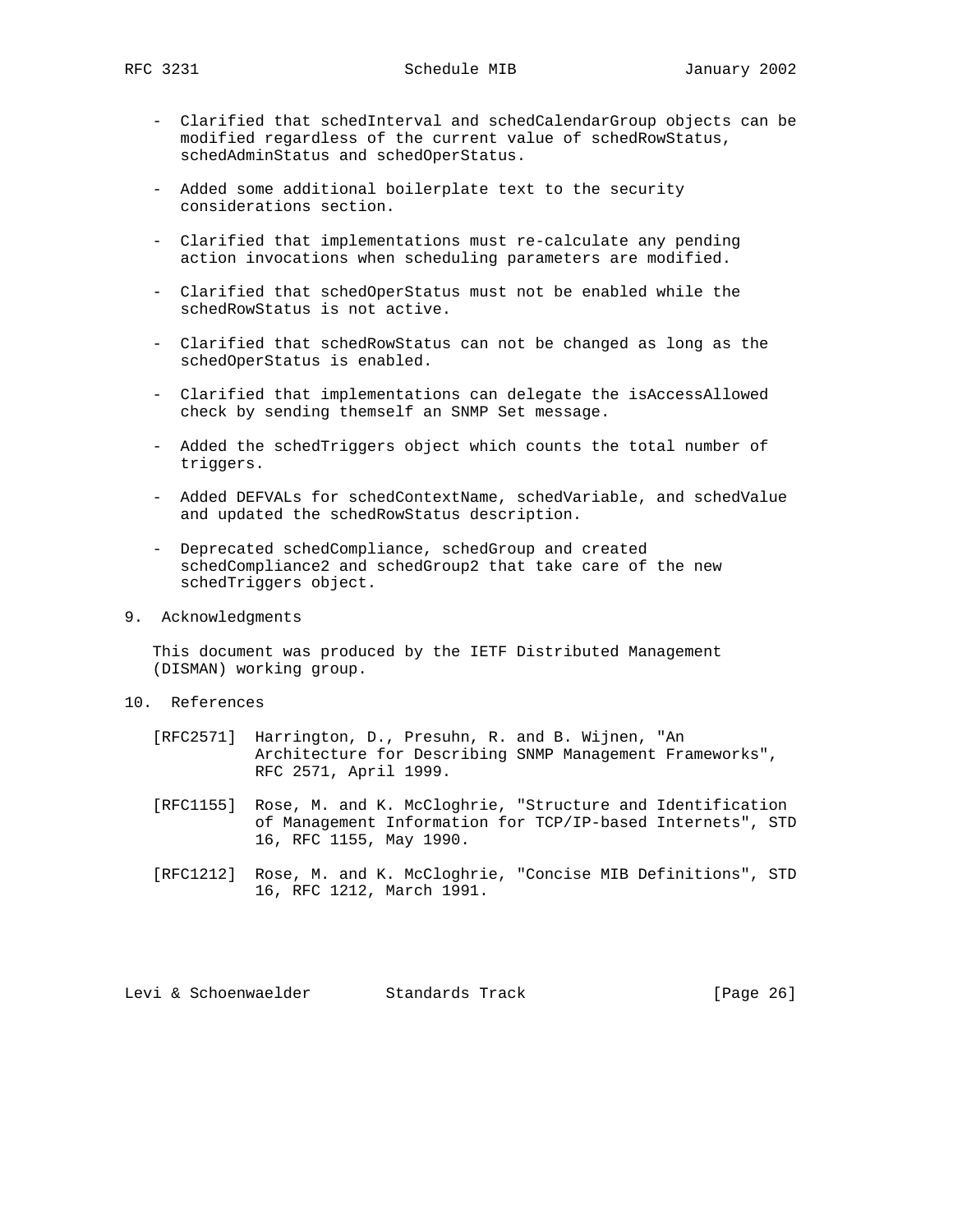- [RFC1215] Rose, M., "A Convention for Defining Traps for use with the SNMP", RFC 1215, March 1991.
- [RFC2578] McCloghrie, K., Perkins, D., Schoenwaelder, J., Case, J., Rose, M. and S. Waldbusser, "Structure of Management Information Version 2 (SMIv2)", STD 58, RFC 2578, April 1999.
- [RFC2579] McCloghrie, K., Perkins, D., Schoenwaelder, J., Case, J., Rose, M. and S. Waldbusser, "Textual Conventions for SMIv2", STD 58, RFC 2579, April 1999.
- [RFC2580] McCloghrie, K., Perkins, D., Schoenwaelder, J., Case, J., Rose, M. and S. Waldbusser, "Conformance Statements for SMIv2", STD 58, RFC 2580, April 1999.
- [RFC1157] Case, J., Fedor, M., Schoffstall, M. and J. Davin, "Simple Network Management Protocol", STD 15, RFC 1157, May 1990.
- [RFC1901] Case, J., McCloghrie, K., Rose, M. and S. Waldbusser, "Introduction to Community-based SNMPv2", RFC 1901, January 1996.
- [RFC1906] Case, J., McCloghrie, K., Rose, M. and S. Waldbusser, "Transport Mappings for Version 2 of the Simple Network Management Protocol (SNMPv2)", RFC 1906, January 1996.
- [RFC2572] Case, J., Harrington D., Presuhn R. and B. Wijnen, "Message Processing and Dispatching for the Simple Network Management Protocol (SNMP)", RFC 2572, April 1999.
- [RFC2574] Blumenthal, U. and B. Wijnen, "User-based Security Model (USM) for version 3 of the Simple Network Management Protocol (SNMPv3)", RFC 2574, April 1999.
- [RFC1905] Case, J., McCloghrie, K., Rose, M. and S. Waldbusser, "Protocol Operations for Version 2 of the Simple Network Management Protocol (SNMPv2)", RFC 1905, January 1996.
- [RFC2573] Levi, D., Meyer, P. and B. Stewart, "SNMPv3 Applications", RFC 2573, April 1999.
- [RFC2575] Wijnen, B., Presuhn, R. and K. McCloghrie, "View-based Access Control Model (VACM) for the Simple Network Management Protocol (SNMP)", RFC 2575, April 1999.

Levi & Schoenwaelder Standards Track [Page 27]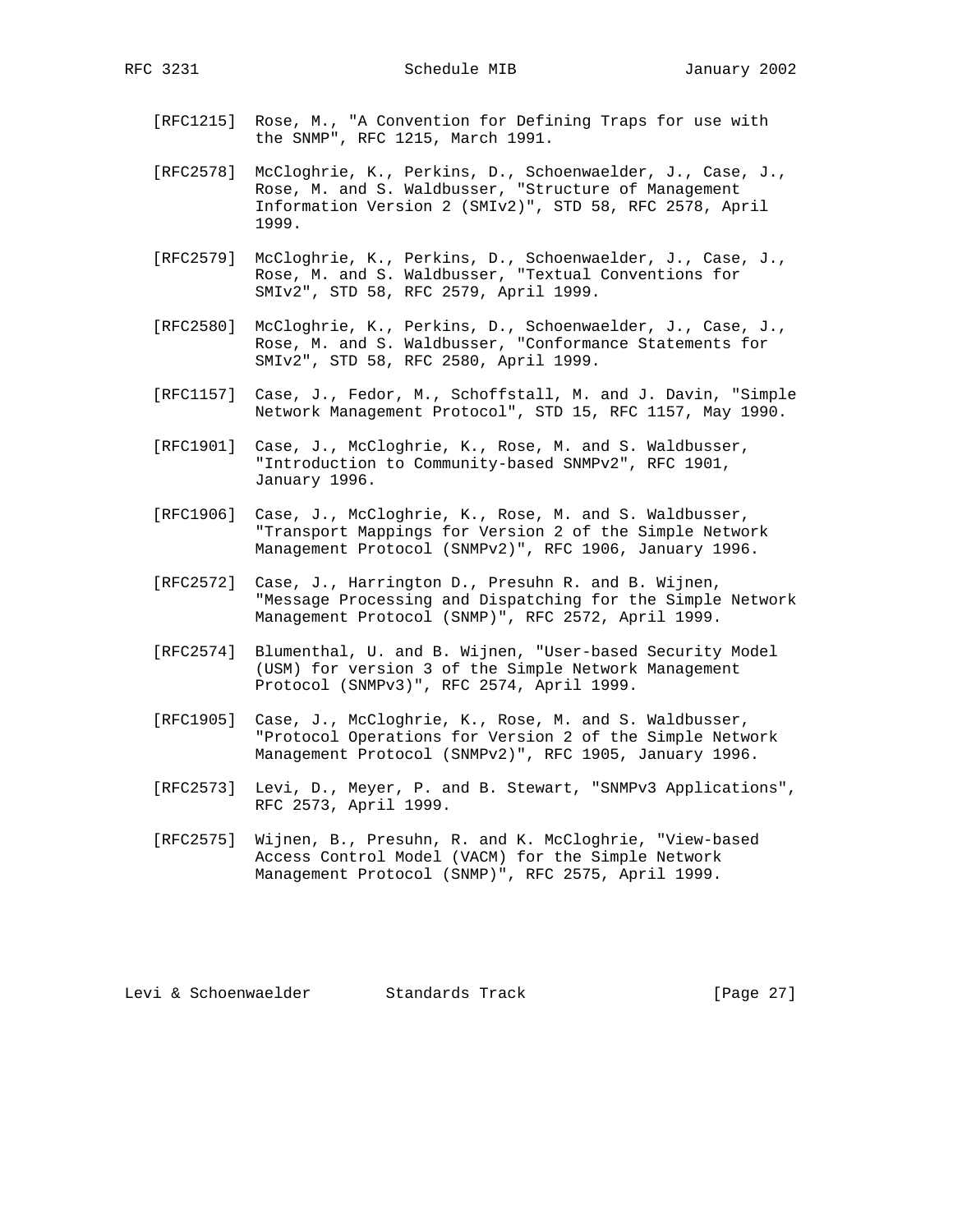- [RFC2570] Case, J., Mundy, R., Partain, D. and B. Stewart, "Introduction to Version 3 of the Internet-standard Network Management Framework", RFC 2570, April 1999.
- [RFC2028] Hovey, R. and S. Bradner, "The Organizations Involved in the IETF Standards Process", BCP 11, RFC 2028, October 1996.
- [RFC3165] Levi, D. and J. Schoenwaelder, "Definitions of Managed Objects for the Delegation of Management Scripts", RFC 3165, August 2001.
- [RFC2863] McCloghrie, K. and F. Kastenholz, "The Interfaces Group MIB", RFC 2863, June 2000.
- [RFC2119] Bradner, S., "Key words for use in RFCs to Indicate Requirement Levels", BCP 14, RFC 2119, March 1997.

11. Editors' Addresses

 David B. Levi Nortel Networks 4401 Great America Parkway Santa Clara, CA 95052-8185 USA

 Phone: +1 865 686 0432 EMail: dlevi@nortelnetworks.com

 Juergen Schoenwaelder TU Braunschweig Bueltenweg 74/75 38106 Braunschweig Germany

 Phone: +49 531 391-3283 EMail: schoenw@ibr.cs.tu-bs.de

Levi & Schoenwaelder Standards Track [Page 28]